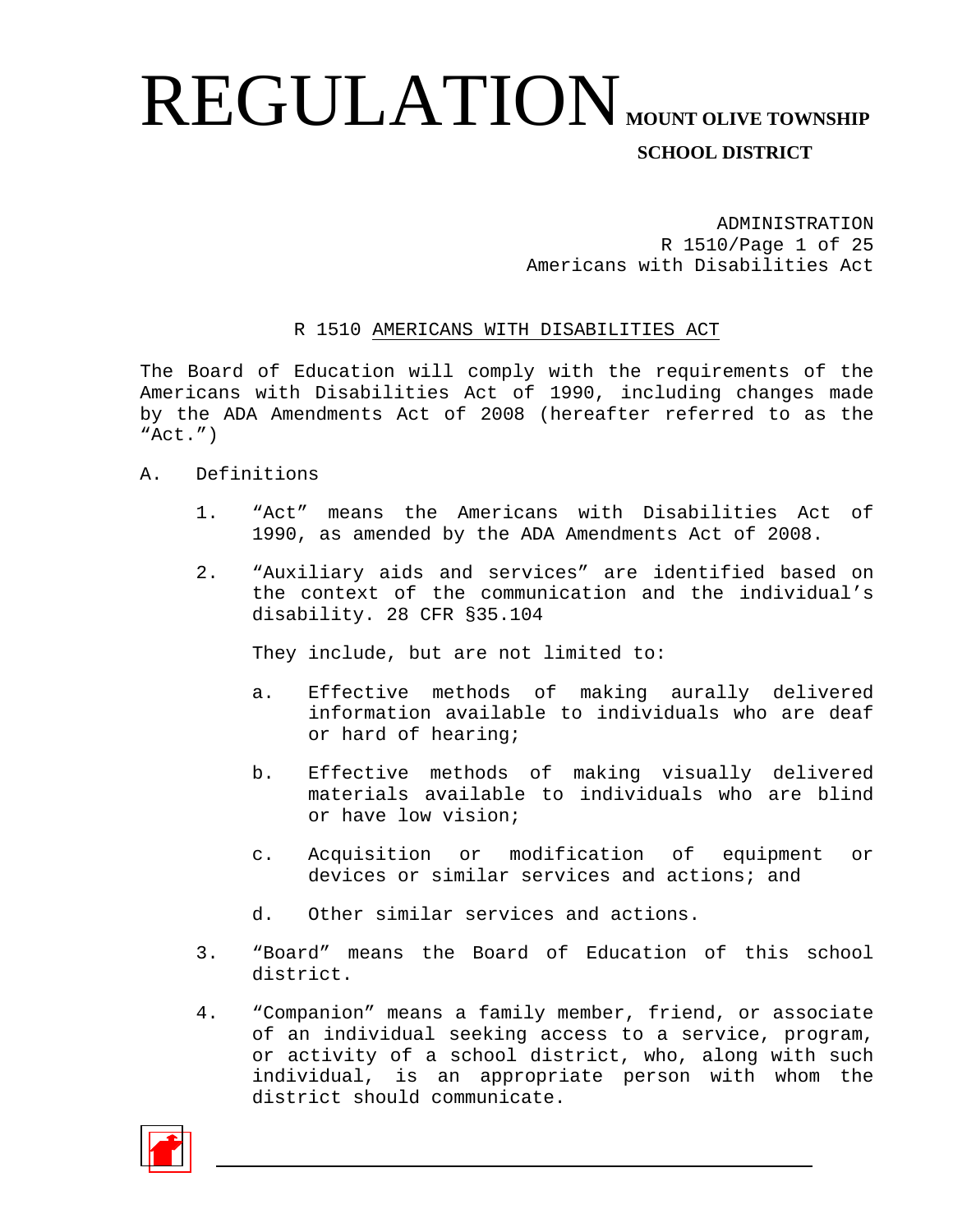ADMINISTRATION R 1510/Page 2 of 25 Americans with Disabilities Act

- 5. "Complete complaint" means a written statement, signed by the complainant or someone authorized to do so on his/her behalf, containing the complainant's name and address and describing the public entity's alleged discriminatory action in sufficient detail to inform the agency of the nature and date of the alleged violation. 28 CFR §35.104
- 6. "Current illegal use of drugs" means illegal use of drugs that occurred recently enough to justify a reasonable belief that a person's drug use is current or that continuing use is a real and ongoing problem.
- 7. "Direct threat" means a significant risk to the health or safety of others that cannot be eliminated by a modification of policies, practices or procedures, or by the provision of auxiliary aids or services. 28 CFR §35.139
- 8. "Disability" means, with respect to an individual, that the individual meets one or more of the following three prongs:
	- a. A physical or mental impairment that substantially limits one or more of the major life activities of such individual;
	- b. A record of such an impairment; or
	- c. Being regarded as having such an impairment.
- 9. "District" means this school district.
- 10. "District Coordinator" means the district official responsible for the coordination of activities relating to compliance with the Act.

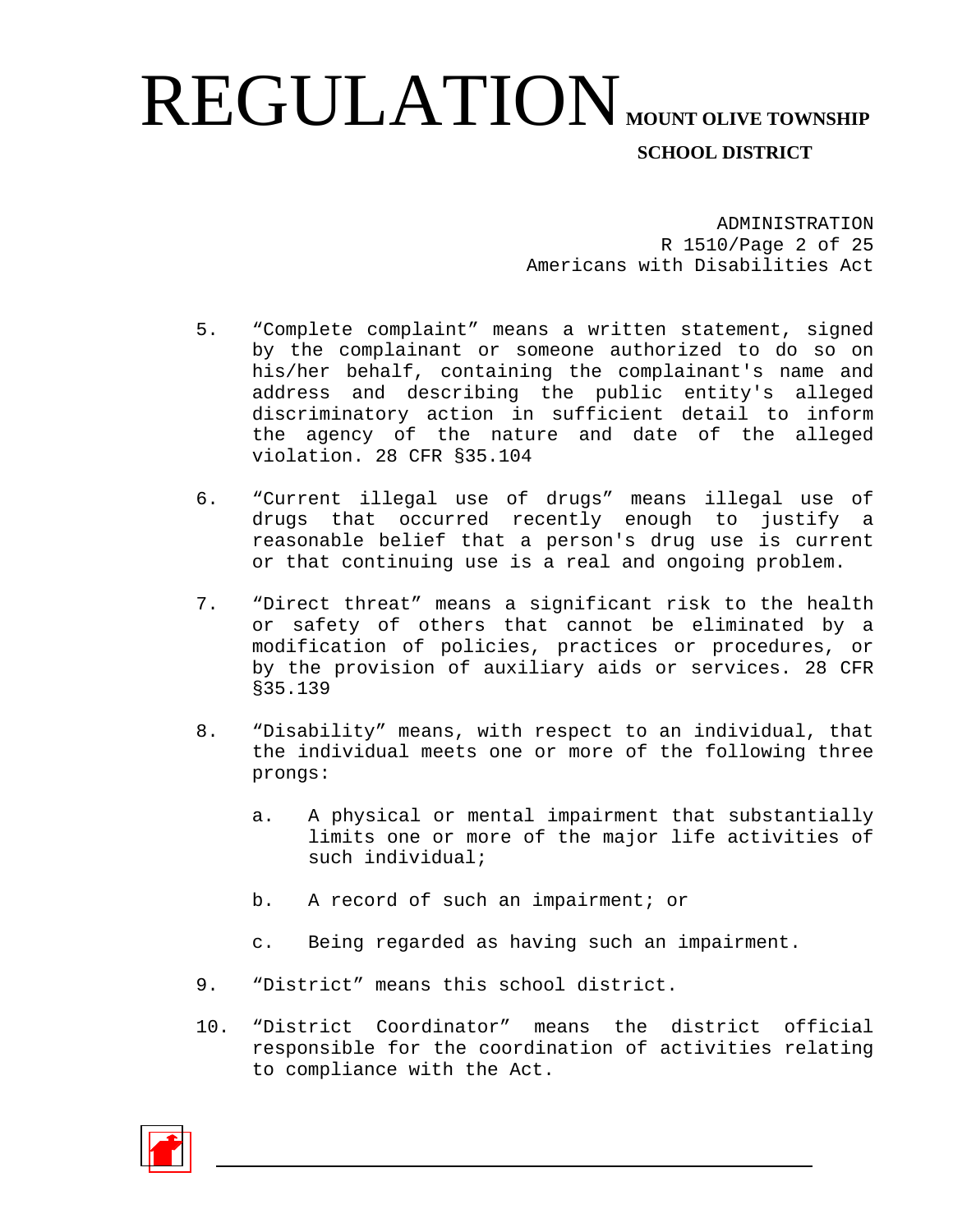ADMINISTRATION R 1510/Page 3 of 25 Americans with Disabilities Act

- 11. "Drug" means a controlled substance, as defined in schedules I through V of Section 202 of the Controlled Substances Act. 21 U.S.C. §812
- 12. "Employee" means an individual employed by the Board.
- 13. "Essential functions of the employment position" are based upon the employer's judgment and can include an employer's written description, prepared before advertising or interviewing applicants for the job.
- 14. "Existing facility" means a facility in existence on any given date, newly constructed or altered.
- 15. "Facility" means all or any portion of buildings, property, or structures, including the site where the building, property, structure, or equipment is located.
- 16. "Illegal use of drugs" means the use of one or more drugs, the possession or distribution of which is unlawful under the Controlled Substances Act. 21 U.S.C. §812
- 17. "Individual with a disability" means a person who has a disability and does not include an individual currently engaging in the illegal use of drugs, when the district acts on the basis of such use.
- 18. "Major life activities" means those of central importance to daily life and include, but are not limited to, functions such as: caring for one's self, performing manual tasks, walking, seeing, hearing, eating, sitting, reaching, writing, standing, reaching, lifting, sleeping, bending, speaking, breathing,<br>reading, concentrating, thinking, communicating, thinking, communicating, interacting with others, learning, and working. "Major life activities" also includes physical or mental impairments that substantially limit the operation of a

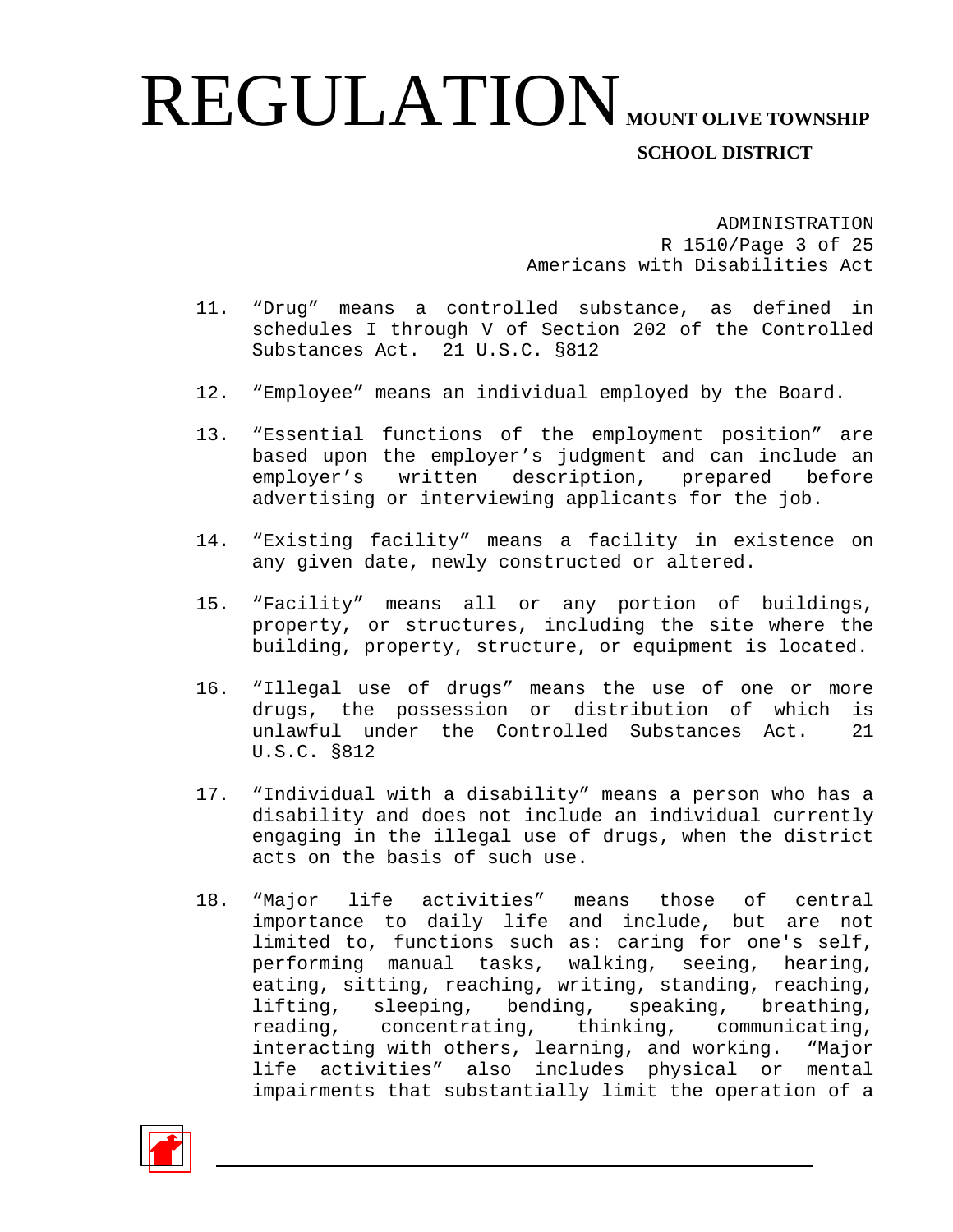ADMINISTRATION R 1510/Page 4 of 25 Americans with Disabilities Act

major bodily function, including, but not limited to: functions of the immune system, special sense organs<br>and skin, normal cell growth, and digestive, and skin, normal cell growth, and genitourinary, bowel, bladder, neurological, brain, respiratory, circulatory, cardiovascular, endocrine,<br>hemic. lymphatic. musculoskeletal. reproductive lymphatic, musculoskeletal, reproductive systems, and the operation of an individual organ within a body system. 28 CFR §35.108; 28 CFR §36.105

- 19. "Mitigating measures" means steps taken to eliminate or reduce the symptoms or impact of an impairment. "Mitigating measures" include, but are not limited to: medication; medical equipment/appliances; mobility devices; low vision devices (not including ordinary eyeglasses or contact lenses); prosthetics (including limbs and devices); hearing aids, cochlear implants, or other implantable hearing devices; oxygen therapy equipment and supplies; the use of assistive technology; reasonable modifications or auxiliary aids<br>or services; learned behavioral or adaptive or services; learned behavioral or adaptive<br>neurological modifications; and psychotherapy, neurological modifications; and psychotherapy, behavioral, or physical therapies. 42 U.S.C. 126 §12102
	- a. Mitigating measures, must not be used when determining whether an impairment is a disability except for the use of corrective eyeglasses or contact lenses. Mitigating measures may be considered in assessing whether someone is entitled to reasonable accommodation or poses a direct threat.
- 20. "Office for Civil Rights" (OCR) means the United States Department of Education Office for Civil Rights.
- 21. "Other power-driven mobility device" means any mobility device powered by batteries, fuel, or other engines used by individuals with mobility disabilities for the

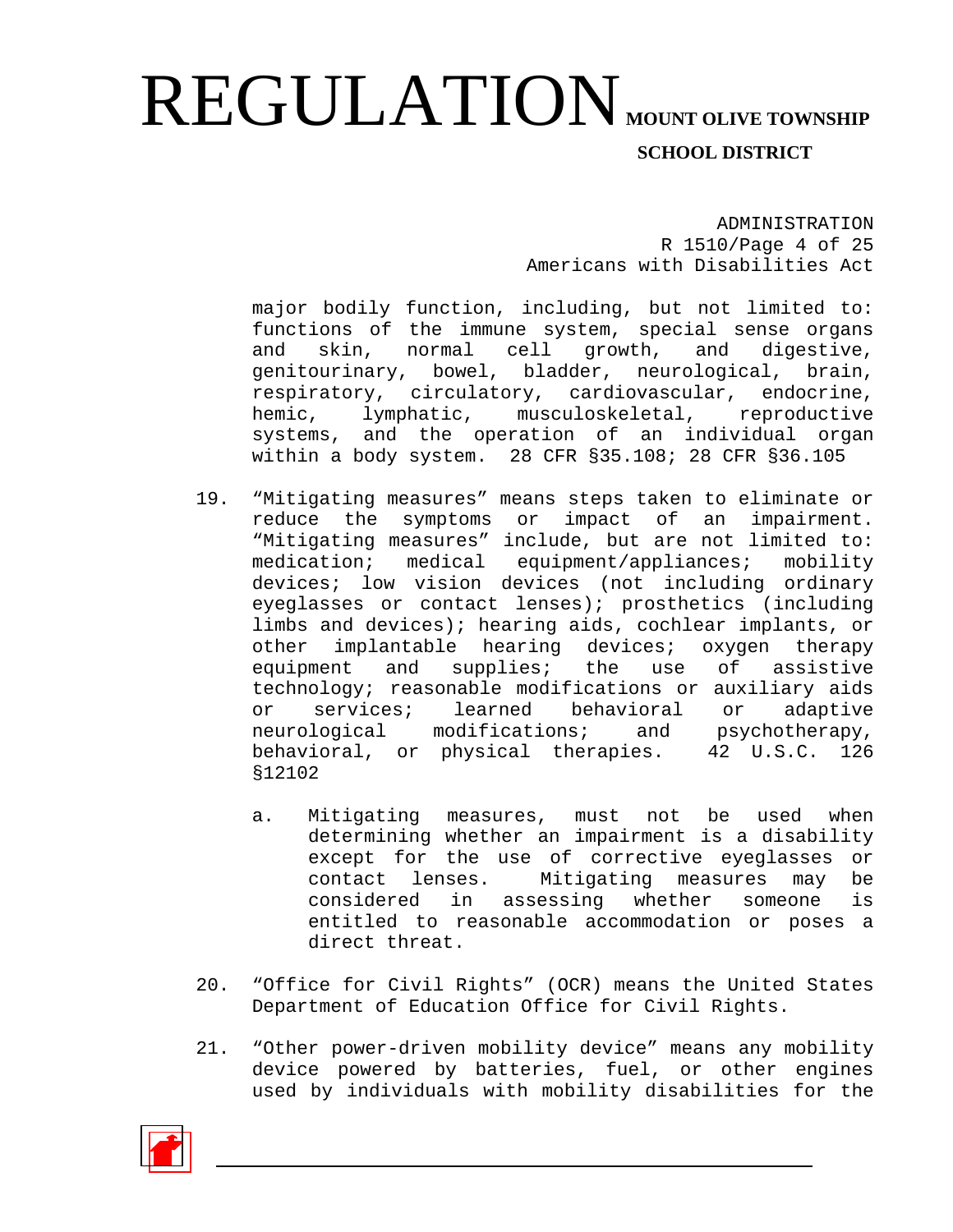ADMINISTRATION R 1510/Page 5 of 25 Americans with Disabilities Act

purpose of locomotion, including any mobility device designed to operate in areas without defined pedestrian routes, but that is not a wheelchair. 28 CFR §35.104

- 22. "Physical or mental impairment" means any physiological disorder or condition such as, cosmetic disfigurement or anatomical loss affecting one or more body systems, such as neurological, musculoskeletal, special sense<br>organs, respiratory (including speech organs), organs, respiratory (including cardiovascular, reproductive, digestive, genitourinary, immune, circulatory, hemic and lymphatic, skin, and endocrine; or any mental or psychological disorder such as intellectual disability, organic brain syndrome, emotional or mental illness, and specific learning<br>disabilities. 28 CFR \$35.108(b)(2) and 28  $CFR$  §35.108(b)(2) and 28 CFR§36.105(b)(4)
	- a. Physical or mental impairments may include, but are not limited to: contagious and noncontagious diseases and conditions; orthopedic, visual, speech, and hearing impairments; cerebral palsy, epilepsy, muscular dystrophy, multiple sclerosis, cancer, heart disease, diabetes, intellectual disability, emotional illness, dyslexia and other specific learning disabilities, Attention Deficit<br>Hyperactivity Disorder (ADHD), Human Hyperactivity Disorder Immunodeficiency Virus (HIV) (whether symptomatic or asymptomatic), tuberculosis, drug addiction, and alcoholism.
	- b. Physical or mental impairments do not include: transvestism; transsexualism; homosexuality or bisexuality; gender identity disorders; sexual behavior disorders; pedophilia; exhibitionism;<br>environmental, cultural, and economic environmental, cultural, disadvantages; pregnancy; physical characteristics; personality traits or behaviors; normal deviations in height, weight, or strength;

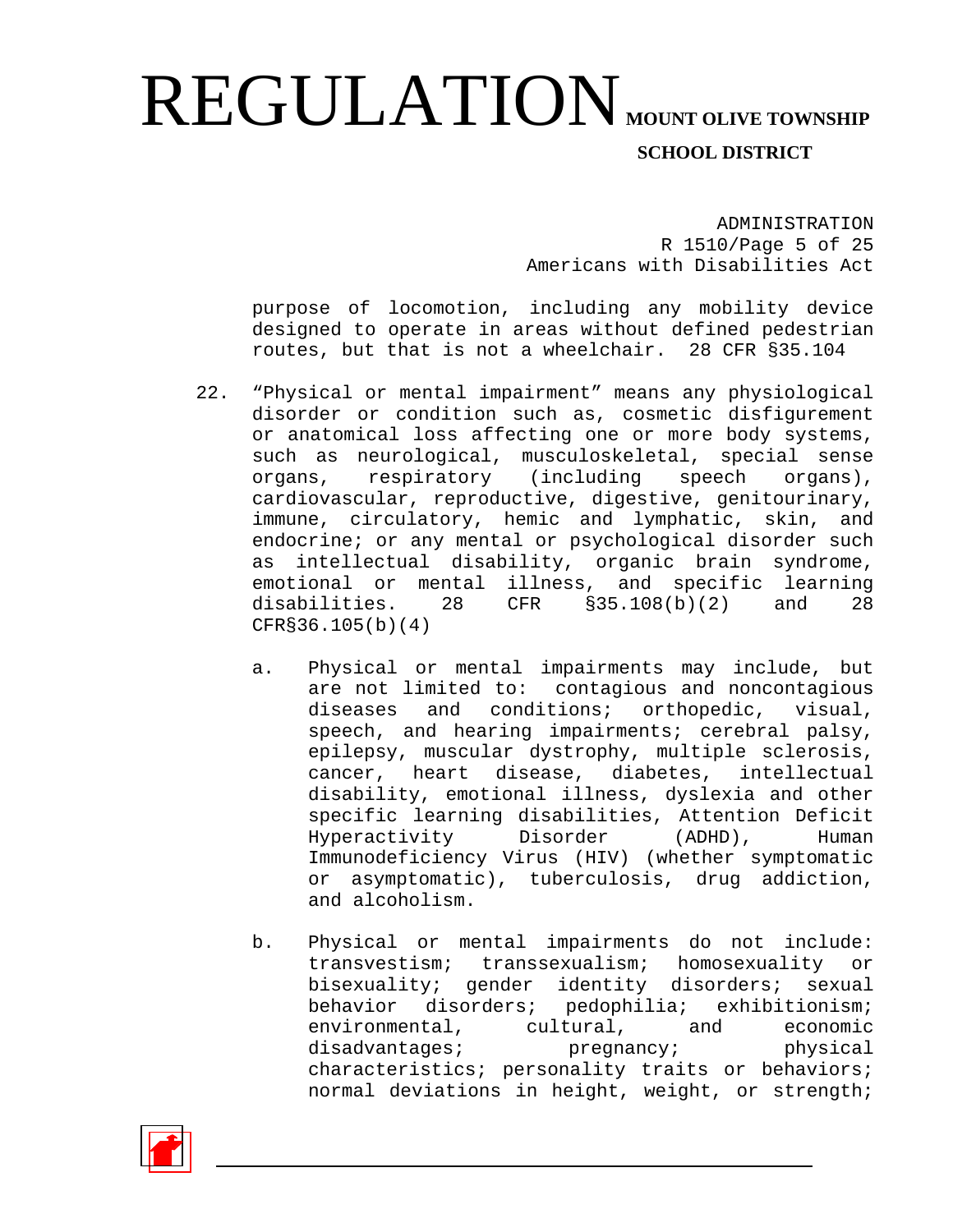ADMINISTRATION R 1510/Page 6 of 25 Americans with Disabilities Act

compulsive gambling; kleptomania; pyromania; and psychoactive substance use disorders resulting from current illegal use of drugs.

- c. An impairment that is episodic or in remission may be considered a "disability" if it would substantially limit a major life activity when active.
- d. Not all impairments are disabilities.
- 23. "Public entity" means this Board of Education.
- 24. "Qualified individual" for the purposes of employment, means an individual who, with or without reasonable accommodation, can perform the essential functions of the employment position (based upon the employer's judgment) that such individual holds or desires. An employer's written description, prepared before advertising or interviewing applicants for the job, shall be considered evidence of the essential functions of the job. 42 U.S.C. 126 §12111(8)
- 25. "Reasonable accommodation" may include making existing facilities used by employees readily accessible to and usable by individuals with disabilities and job restructuring, part-time modified work schedules, reassignment to a vacant position, acquisition or modification of equipment or devices, appropriate adjustment or modifications of examinations, training materials or policies, the provision of qualified readers or interpreters, and other similar accommodations for individuals with disabilities.
- 26. "Record of such an impairment" means the individual has a history of, or has been misclassified as having a mental or physical impairment that substantially limits one or more major life activities.

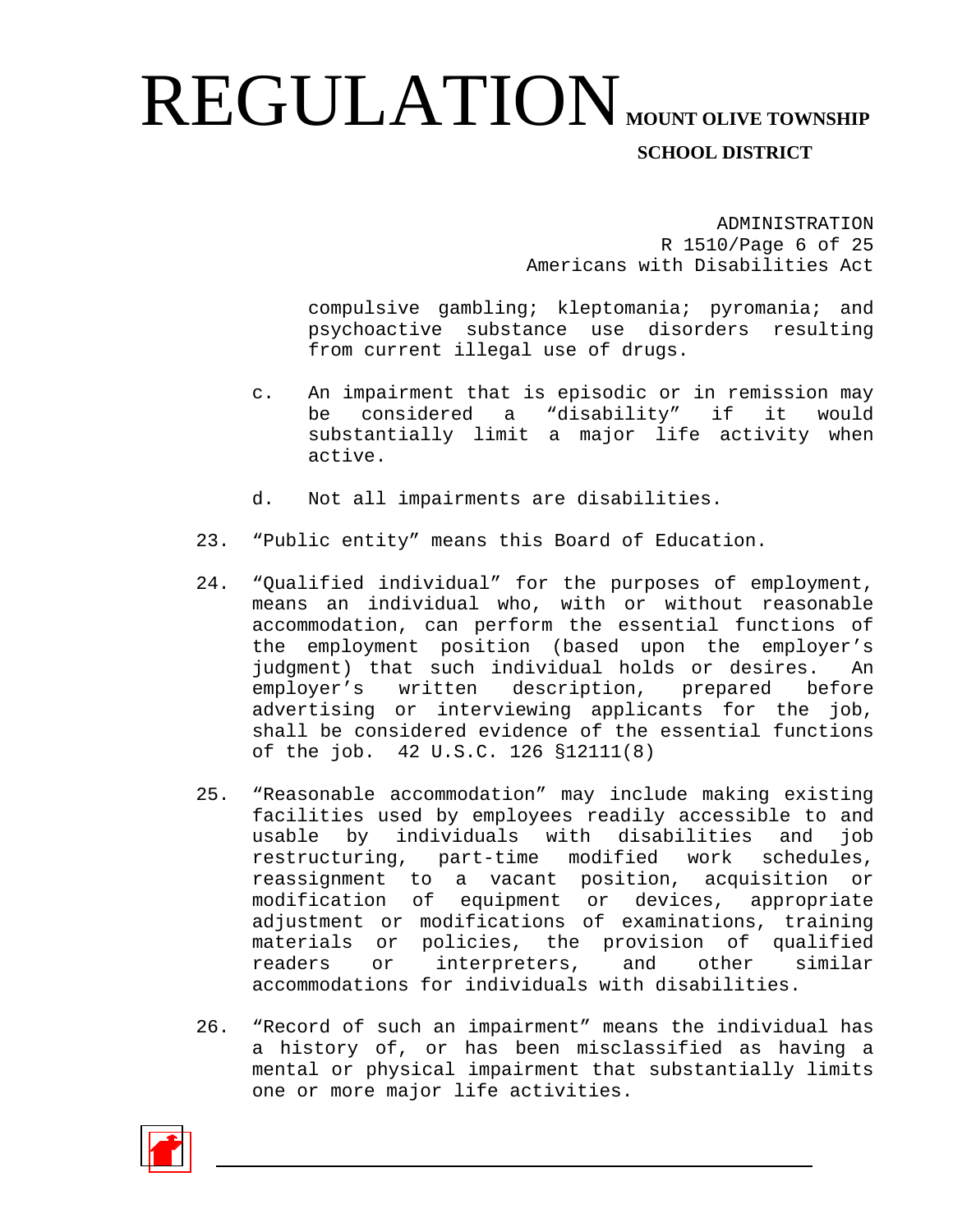ADMINISTRATION R 1510/Page 7 of 25 Americans with Disabilities Act

- 27. "Regarded as having an impairment" means the individual establishes that he or she has been subjected to a prohibited action under the Act because of an actual or perceived physical or mental impairment, whether or not that impairment substantially limits or is perceived to substantially limit a major life activity.
	- a. For this prong only, the public entity must demonstrate the impairment is or would be both transitory (lasting or expected to last six months or less) and minor to show an individual is not regarded as having such an impairment. 42 U.S.C. 126 §12102(3)(B)
	- b. A public entity is not required to provide a reasonable modification to an individual meeting the definition of "disability" solely under the "regarded as" prong.
- 28. "Substantially limits" means the extent to which the impairment limits an individual's ability to perform a major life activity as compared to most people in the general population, whether or not an individual<br>chooses to forgo mitigating measures. 42 U.S.C. 126 chooses to forgo mitigating measures. §12102(4); 28 CFR §35.108(d); 28 CFR §35.105(d) The rules of construction when determining whether an impairment substantially limits performance of a major life activity include:
	- a. That it is broadly construed in favor of expansive coverage, to the maximum extent permitted under the Act.
	- b. That it does not demand extensive analysis.
	- c. That it substantially limits one major life activity, but not necessarily other major life activities.

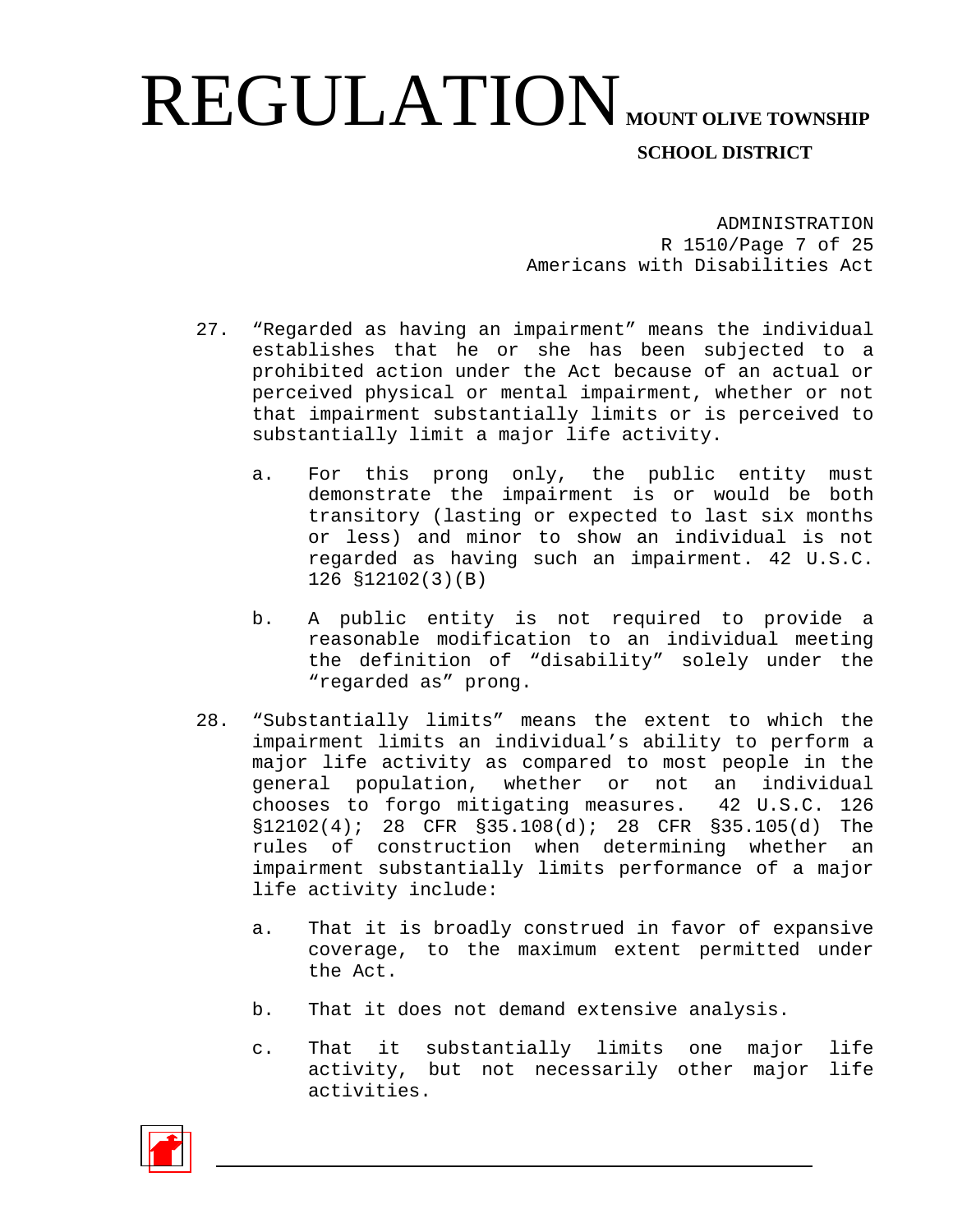ADMINISTRATION R 1510/Page 8 of 25 Americans with Disabilities Act

- d. That it may be episodic or in remission, as long as the impairment would substantially limit a major life activity when active.
- e. That it need not prevent, or significantly or severely restrict, an individual from performing a major life activity.
- f. That it requires an individualized assessment which does not create an "inappropriately high level of limitation" and is based upon the conditions, manner, or duration under which the individual can perform the major life activity. 42 U.S.C. 12102(4)(B)
- g. That it generally will not require scientific, medical, or statistical evidence (although such evidence can be required where appropriate evidence that can be considered may include statements or affidavits of affected individuals and school records).
- h. That the determination is made without regard to ameliorative effects of mitigating measures, except for the use of ordinary eyeglasses or contact lenses intended to fully correct visual acuity or eliminate refractive error. Nonameliorative effects, such as the negative side effects of medication or a medical procedure, may also be considered.
- i. That the effects of an impairment lasting or expected to last less than six months can be substantially limiting for establishing a disability under the first two prongs: "actual disability" or "record of".

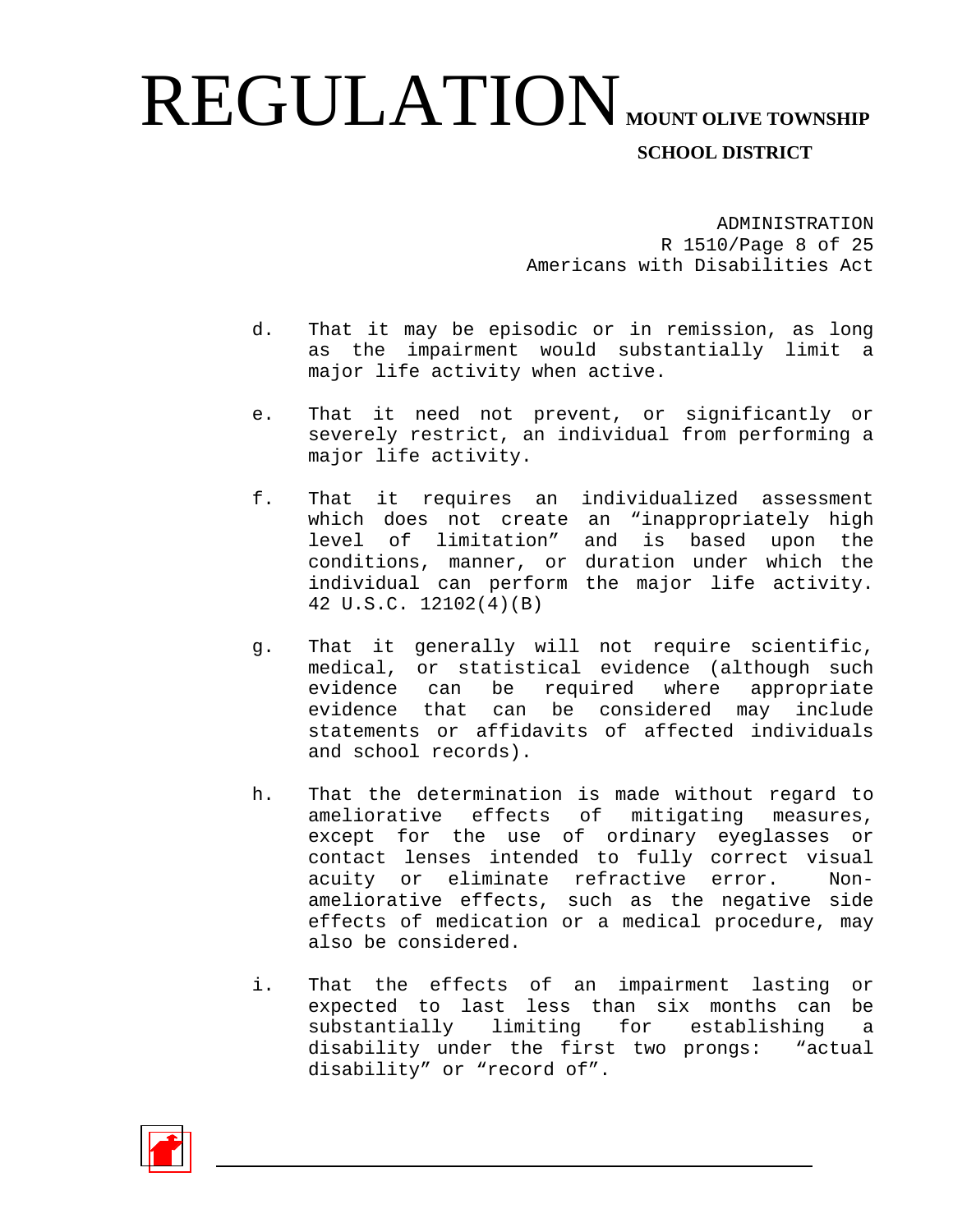ADMINISTRATION R 1510/Page 9 of 25 Americans with Disabilities Act

- 29. "Undue hardship" means an action requiring significant difficulty or expense when considered in light of factors which include: the nature and cost of the needed accommodation; the overall financial resources of the district or facility providing the reasonable accommodation; the size of the district with respect to<br>the number of emplovees; effect on expenses and the number of employees; effect on expenses resources, or the impact otherwise of accommodation<br>upon the operation of the facilities; and the upon the operation of the facilities; type/location of facilities. 42 U.S.C. 126 §12111 (10)
- 30. "Wheelchair" means a manually operated or power-driven device designed primarily for use by an individual with a mobility disability.
- B. General Requirements
	- 1. Prohibitions Against Discrimination
		- a. Discrimination is prohibited against a qualified individual on the basis of a disability. Such individual will not be excluded from participation in or denied the benefits of district services,<br>programs, or activities or be subjected to or activities or be subjected to discrimination by the district in accordance with 28 CFR §35.130. The district must ensure that:
			- (1) When services, programs, and activities are viewed in their entirety, they are accessible<br>to and usable by individuals with usable by individuals with disabilities; and
			- (2) Access to services, programs, and activities is provided in an integrated setting unless separate programs are necessary to ensure equal benefits.

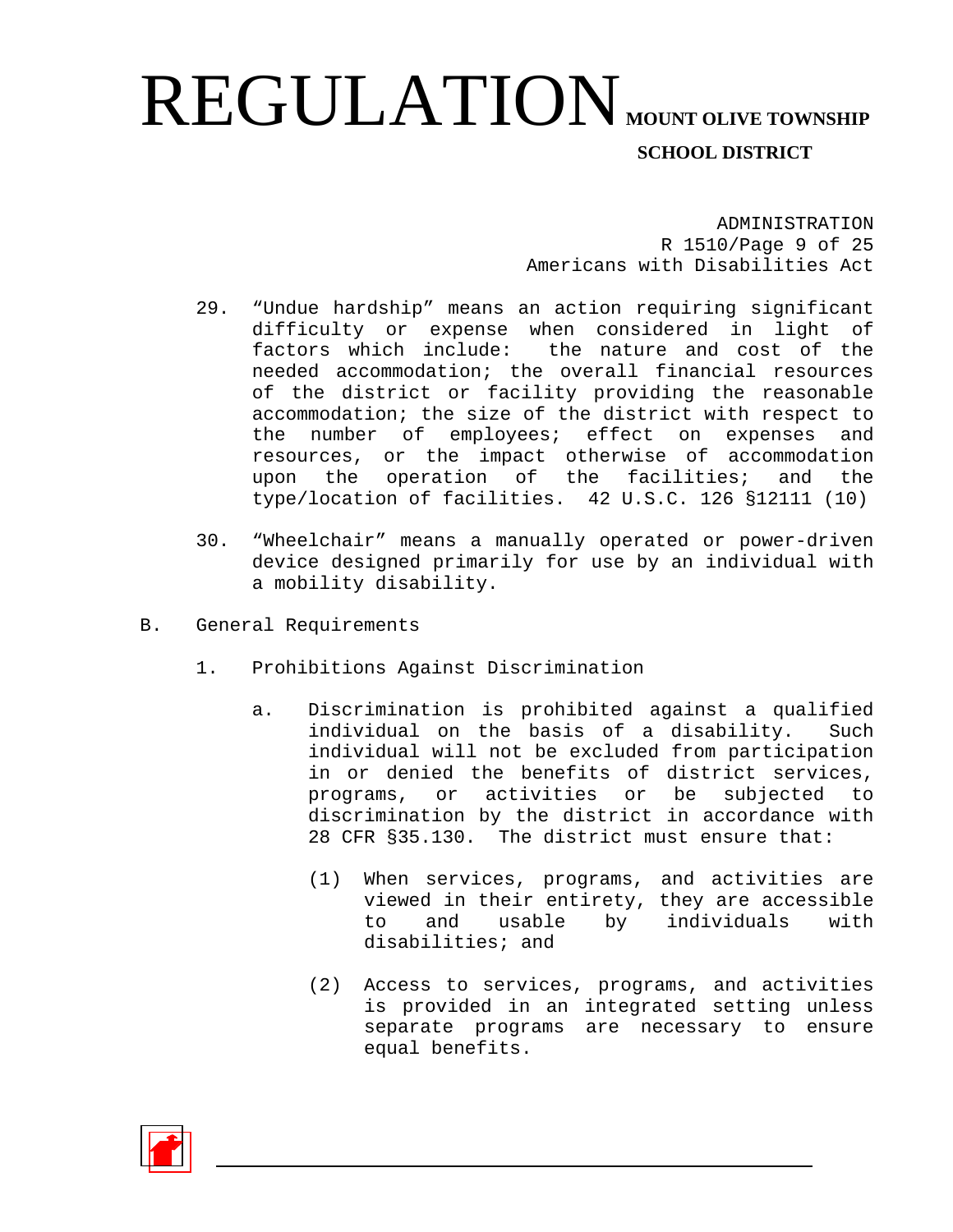ADMINISTRATION R 1510/Page 10 of 25 Americans with Disabilities Act

- b. The district is not required to take any action that would result in a fundamental alteration of the nature of the program or activity or undue financial or administrative burden. However, claiming undue burden still requires the district to provide access through means that would not result in a fundamental alteration or undue financial or administrative burden.
- 2. Direct Threat 28 CFR §35.139
	- a. The district is not required to permit an individual to participate in or benefit from the district's services, programs, or activities when that individual poses a direct threat to the health or safety of others.
	- b. To determine whether an individual poses a direct threat to the health or safety of others, the district must make an individualized assessment, based on reasonable judgment that relies on current medical knowledge or on the best available objective evidence to ascertain:
		- (1) The nature, duration, and severity of the risk;
		- (2) The probability that the potential injury will actually occur; and
		- (3) Whether reasonable modifications of policies, practices, or procedures or the provision of auxiliary aids or services will mitigate the risk.

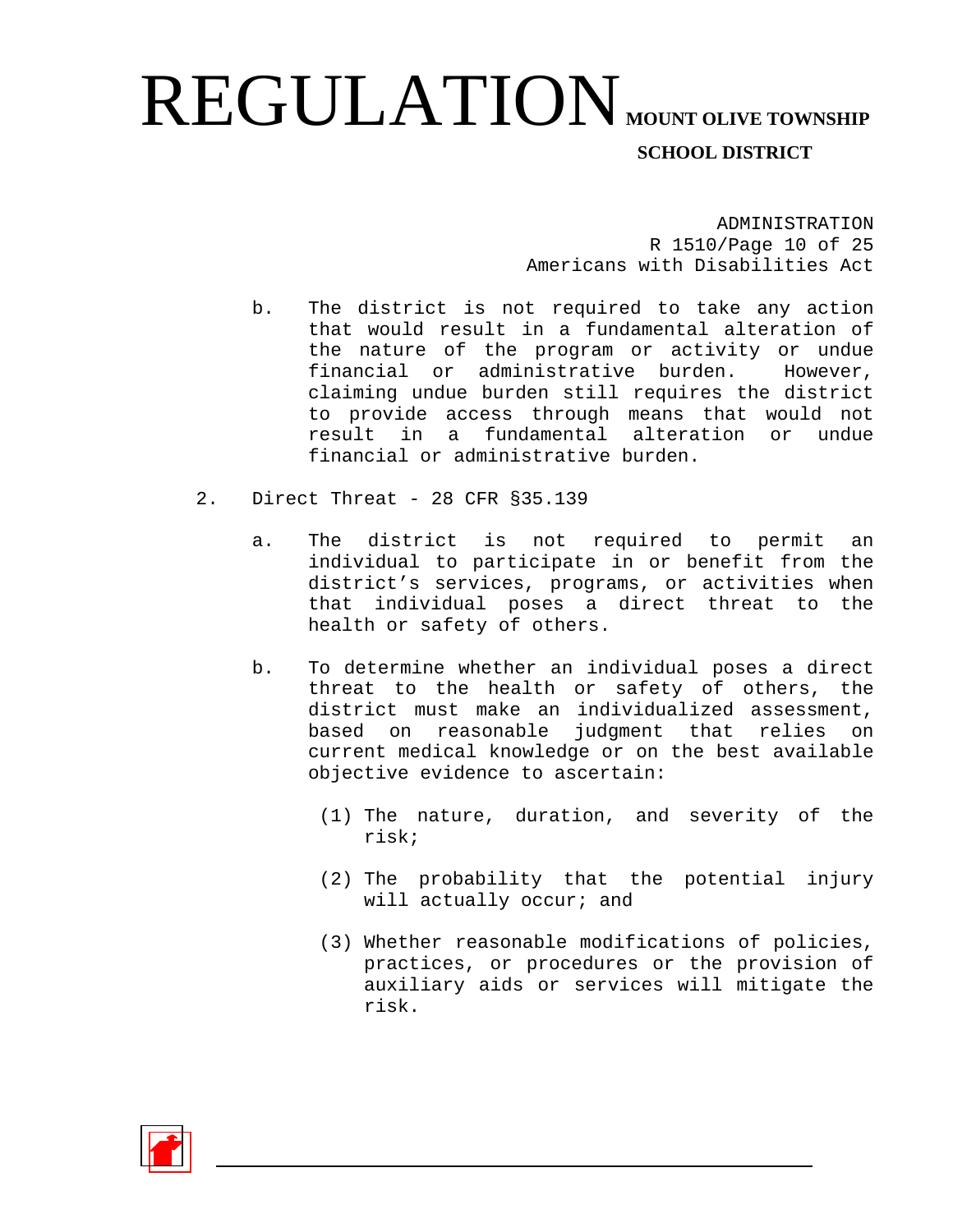ADMINISTRATION R 1510/Page 11 of 25 Americans with Disabilities Act

- 3. Illegal Use of Drugs 28 CFR §35.131
	- a. The district will not discriminate on the basis of past illegal use of drugs against an individual who is not engaging in current illegal use of drugs and who:
		- (1) Has successfully completed a supervised drug rehabilitation program or has otherwise been rehabilitated successfully;
		- (2) Is participating in a supervised rehabilitation program; or
		- (3) Is erroneously regarded as engaging in such use.
	- b. While the Act does not prohibit discrimination against an individual based on that individual's current illegal use of drugs, the district will not deny health services or services provided in<br>connection with drug rehabilitation to an connection with drug rehabilitation individual on the basis of that individual's current illegal use of drugs, if the individual is otherwise entitled to such services.
	- c. The Act does not prohibit the district from adopting or administering reasonable policies or procedures, including but not limited to drug testing, designed to ensure that an individual who formerly engaged in the illegal use of drugs is not now engaging in current illegal use of drugs.
- C. Personal Devices and Services
	- 1. The district will permit individuals with mobility disabilities to use wheelchairs and manually powered mobility aids such as walkers, crutches, canes, braces,

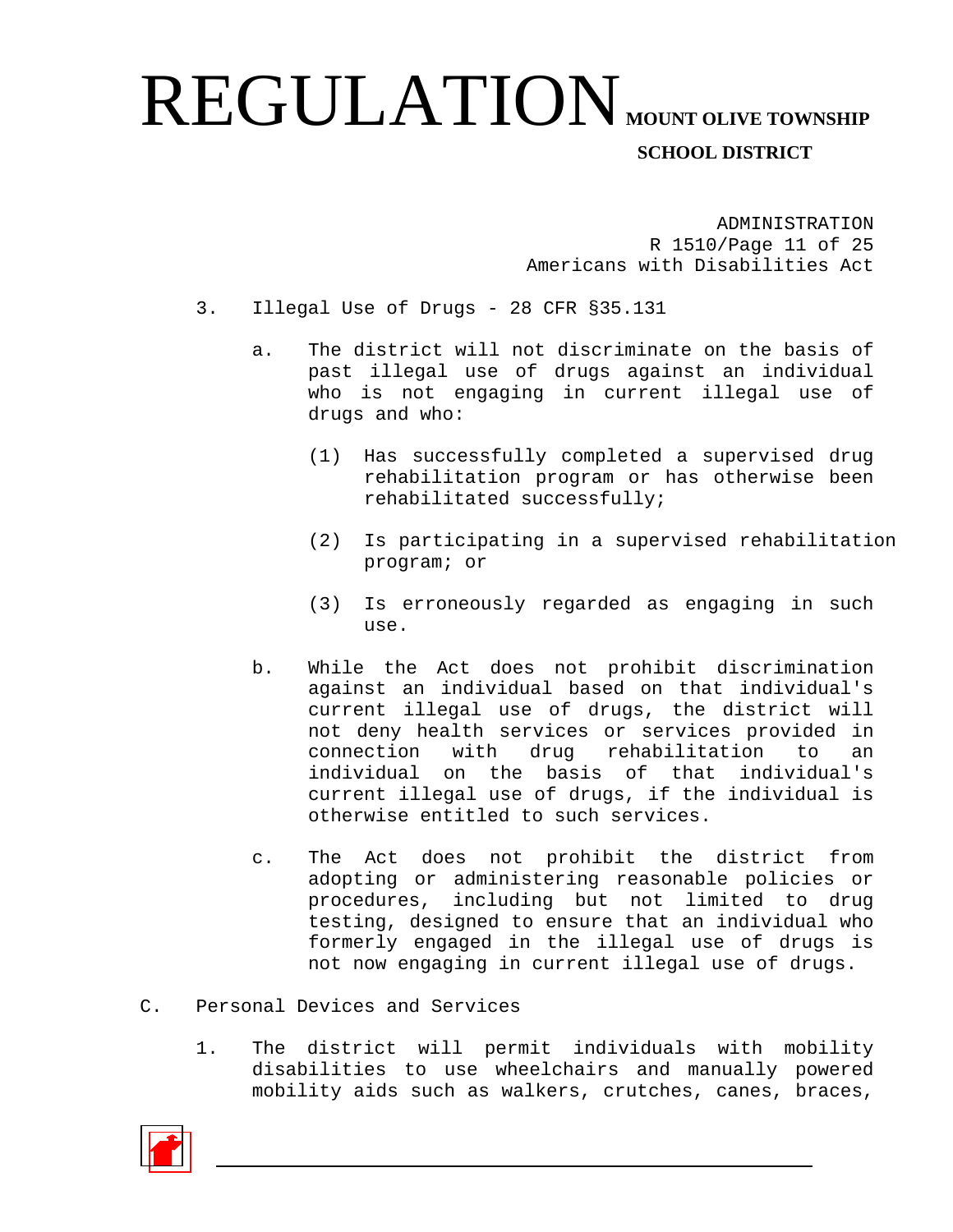ADMINISTRATION R 1510/Page 12 of 25 Americans with Disabilities Act

or other similar devices designed for use by individuals with mobility disabilities in any areas open to pedestrian use. 28 CFR §35.137

- 2. The district will make reasonable modifications to permit the use of other power-driven mobility devices by individuals with mobility disabilities unless the district can demonstrate that the power-driven device cannot be operated in accordance with legitimate safety requirements pursuant to 28 CFR §35.137. The district will not ask an individual using a wheelchair or other power-driven mobility device questions about the nature and extent of the individual's disability. district may require the individual to provide credible assurance that the device is required because of the person's disability.
- 3. The district is not required to provide individuals with disabilities personal devices, such as wheelchairs; individually prescribed devices such as prescription eyeglasses or hearing aids; readers for personal use or study; or services of a personal nature including assistance in eating, toileting, or dressing pursuant to 28 CFR §35.135.
- D. Employment 42 U.S.C. 126 §12112
	- 1. Discrimination in Employment
		- a. The Board will not discriminate against a qualified individual on the basis of disability in regard to job application procedures; hiring,<br>advancement, or discharge; compensation; job advancement, or discharge; compensation; training; and other terms, conditions, and privileges of employment.
		- b. Applicants and employees working for or applying to work for the district who qualify for a job and

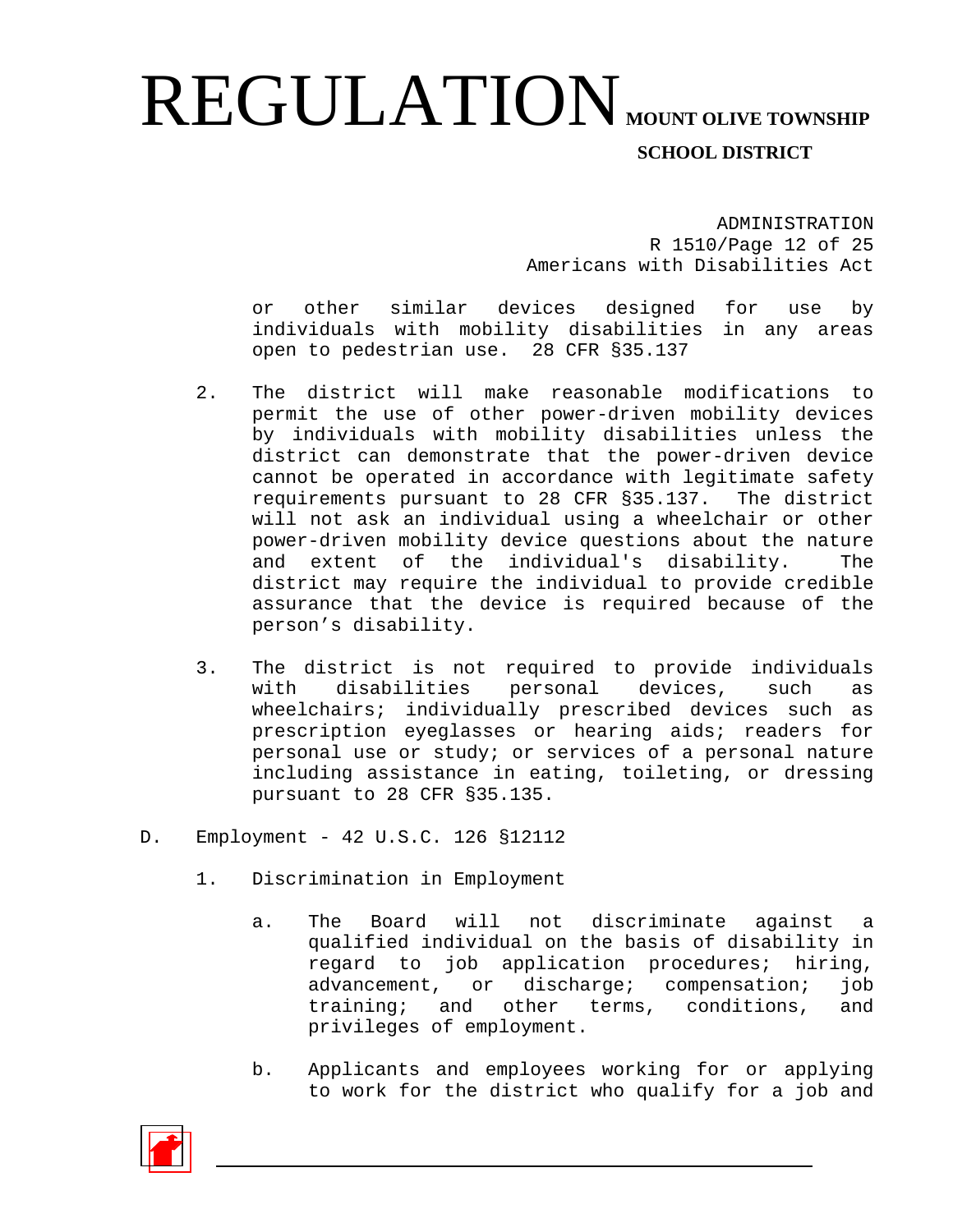ADMINISTRATION R 1510/Page 13 of 25 Americans with Disabilities Act

are able to perform the essential functions of that job are entitled to reasonable accommodations provided that such accommodations do not pose undue hardship for the district.

- c. Nothing in the Act shall be construed to preempt, modify, or amend any State, county, or local law, ordinance, or regulation as outlined in N.J.A.C. 6A:32-4.1 et seq.
- d. The school district may not, on the basis of disability:
	- (1) Limit, segregate, or classify a qualified individual in a way that adversely affects his/her opportunities or status of such employee, applicant, or participant in a contractual or other arrangement;
	- (2) Utilize standards, criteria, or methods of administration that have the effect of discrimination on the basis of disability or perpetuate the discrimination of others subject to common administrative control;
	- (3) Exclude or otherwise deny equal jobs or benefits to a qualified individual because of the known disability of an individual with whom the qualified individual is known to associate or have a relationship;
	- (4) Fail to make reasonable accommodations to known physical or mental limitations of an<br>otherwise qualified individual with a otherwise qualified individual with a disability or deny employment opportunities to such qualified individual unless the district can demonstrate that the accommodation would impose undue hardship to district operations;

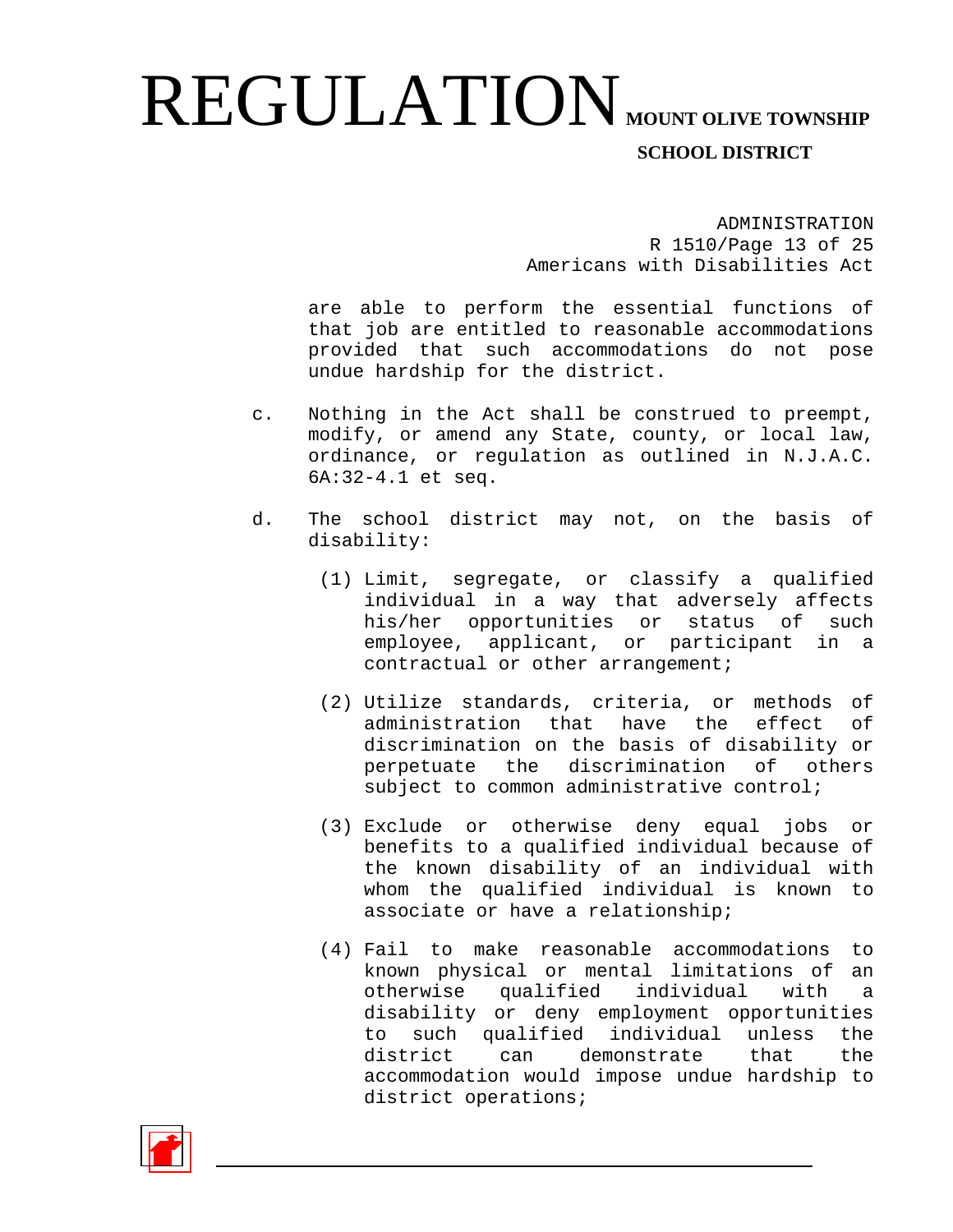ADMINISTRATION R 1510/Page 14 of 25 Americans with Disabilities Act

- (5) Use qualification standards, employment tests, or other selection criteria that screen out or tend to screen out individuals with disabilities unless the standard, test, or other selection criteria, as used by the district, is shown to be job-related for the position in question and consistent with business necessity; and/or
- (6) Select and administer tests concerning employment to otherwise qualified individuals who possess impaired sensory, manual, or speaking skills, unless done in an effective manner to ensure that, when such tests are administered to a job applicant or employee who has a disability that impairs sensory, manual, or speaking skills, the test results accurately reflect the skills, aptitude, or other factors such tests purport to measure rather than reflecting the impaired sensory, manual, or speaking skills of the employee or applicant (except where such skills are the factors that the test purports to measure).
- 2. Medical Examinations and Inquiries 42 U.S.C. 126 §12112
	- a. Pre-employment
		- (1) Prohibited examination or inquiries:
			- (a) Whether such an applicant is an individual with a disability; or
			- (b) The nature or severity of such disability.

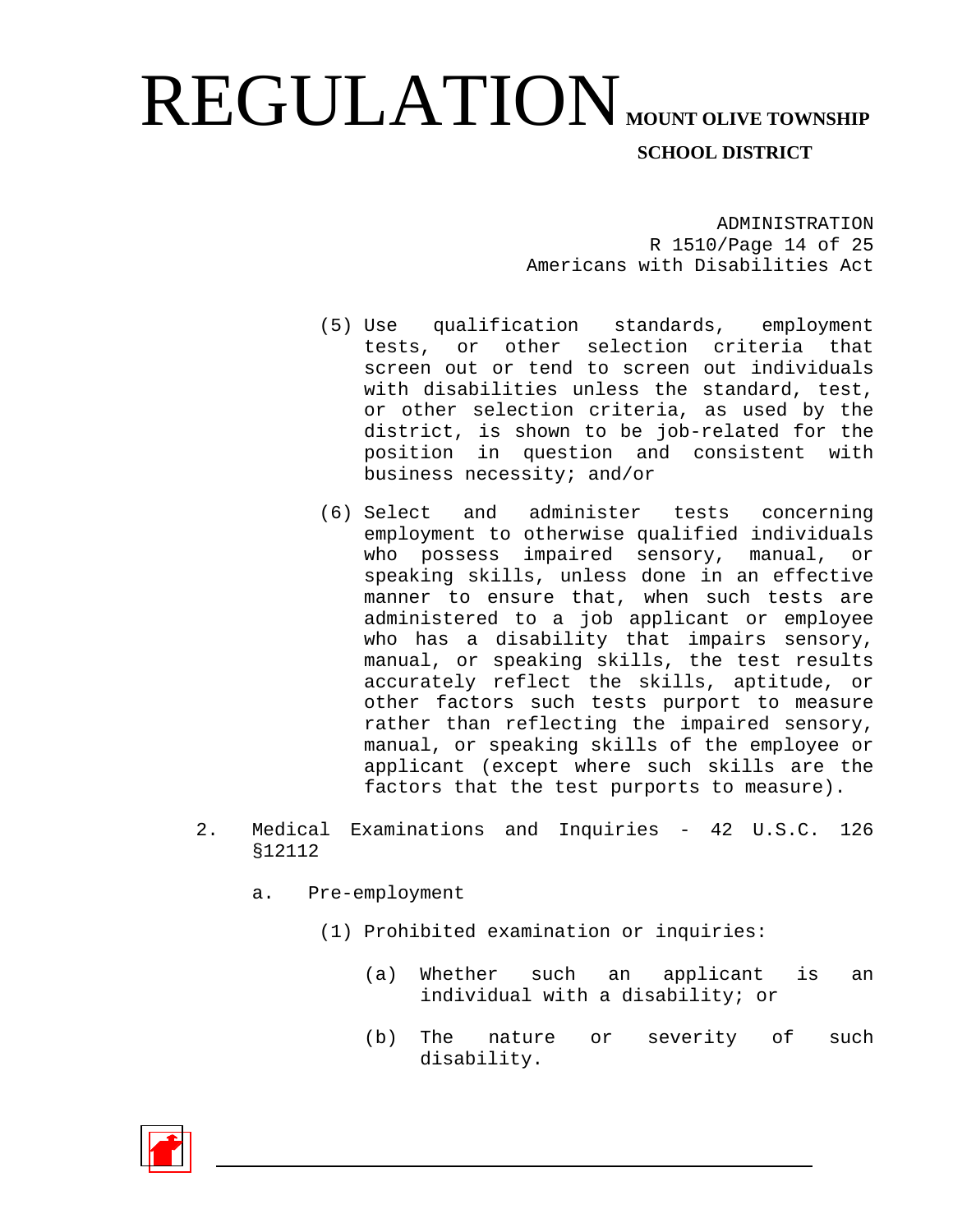ADMINISTRATION R 1510/Page 15 of 25 Americans with Disabilities Act

- (2) Acceptable inquiry:
	- (a) The ability of an applicant to perform job-related functions.
- b. Employment Entrance Examinations
	- (1) The district may require a medical examination after an offer of employment has been made to a job applicant and prior to the commencement of the employment duties of such applicant, and may condition an offer of employment on the results of such examination, if:
		- (a) All entering employees are subject to such an examination regardless of disability;
		- (b) Information obtained regarding the medical condition or history of the applicant is collected and maintained on separate forms and in separate medical files and is treated as a confidential medical record, except that:
			- i. Supervisors and managers may be informed regarding necessary restrictions on work or duties of<br>the employees and necessary employees and accommodations;
			- ii. First aid and safety personnel may be informed, when appropriate, if<br>the disability might require disability might emergency treatment; and

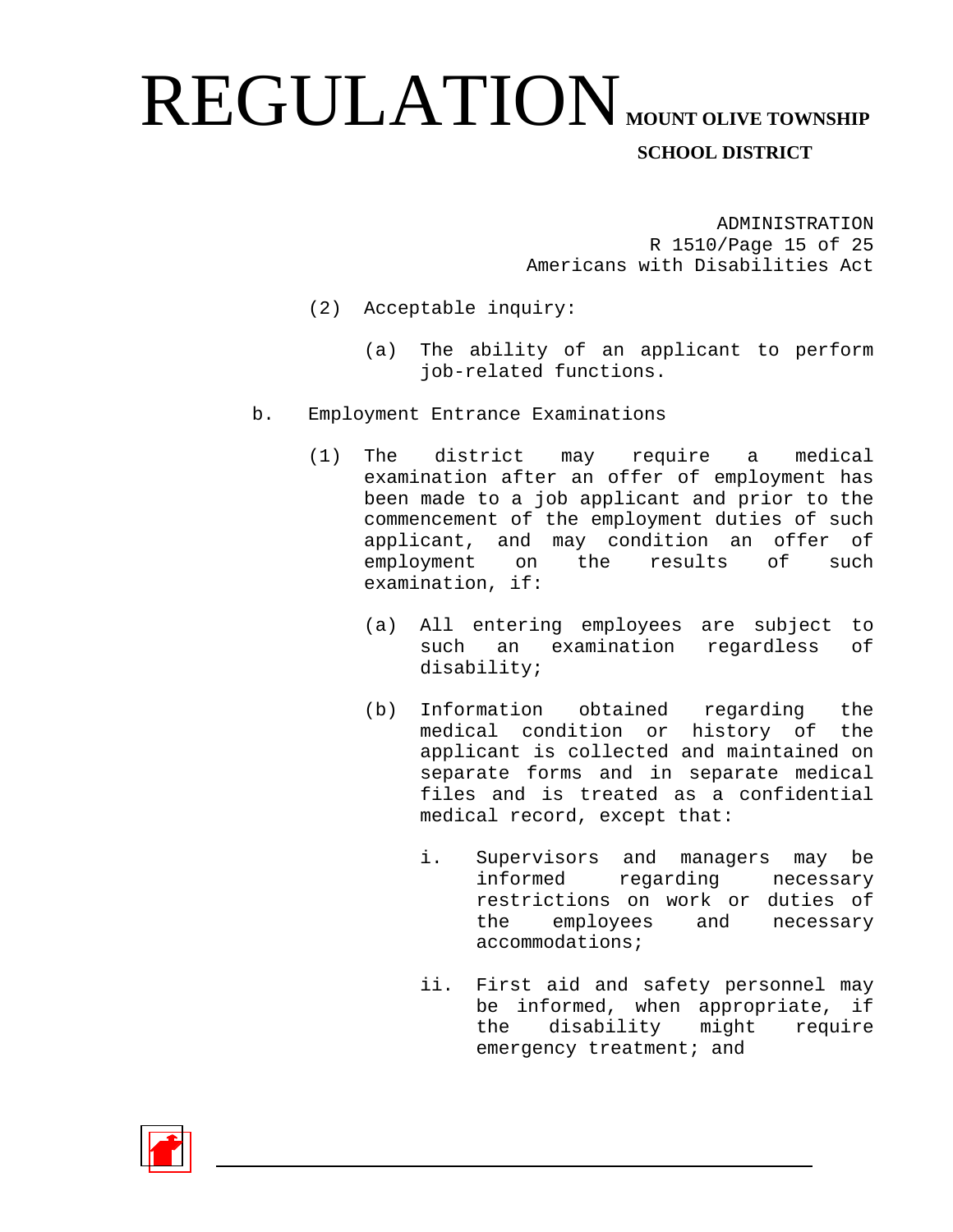ADMINISTRATION R 1510/Page 16 of 25 Americans with Disabilities Act

- iii. Government officials investigating compliance with this Act, will be provided relevant information on request.
- (2) The results of such examination shall only be used in accordance with these provisions.
- c. Examination and Inquiry:
	- (1) Prohibited examinations and inquiries:
		- (a) The district will not require a medical examination and will not make inquiries of an employee as to whether such employee is an individual with a disability or as to the nature or severity of the disability, unless such examination or inquiry is shown to be job-related and consistent with business necessity.
	- (2) Acceptable examinations and inquiries:
		- (a) The district may conduct voluntary<br>medical examinations, including examinations, including voluntary medical histories, which are part of an employee health program available to employees in the district.
		- (b) The district may make inquiries into the ability of an employee to perform jobrelated functions.

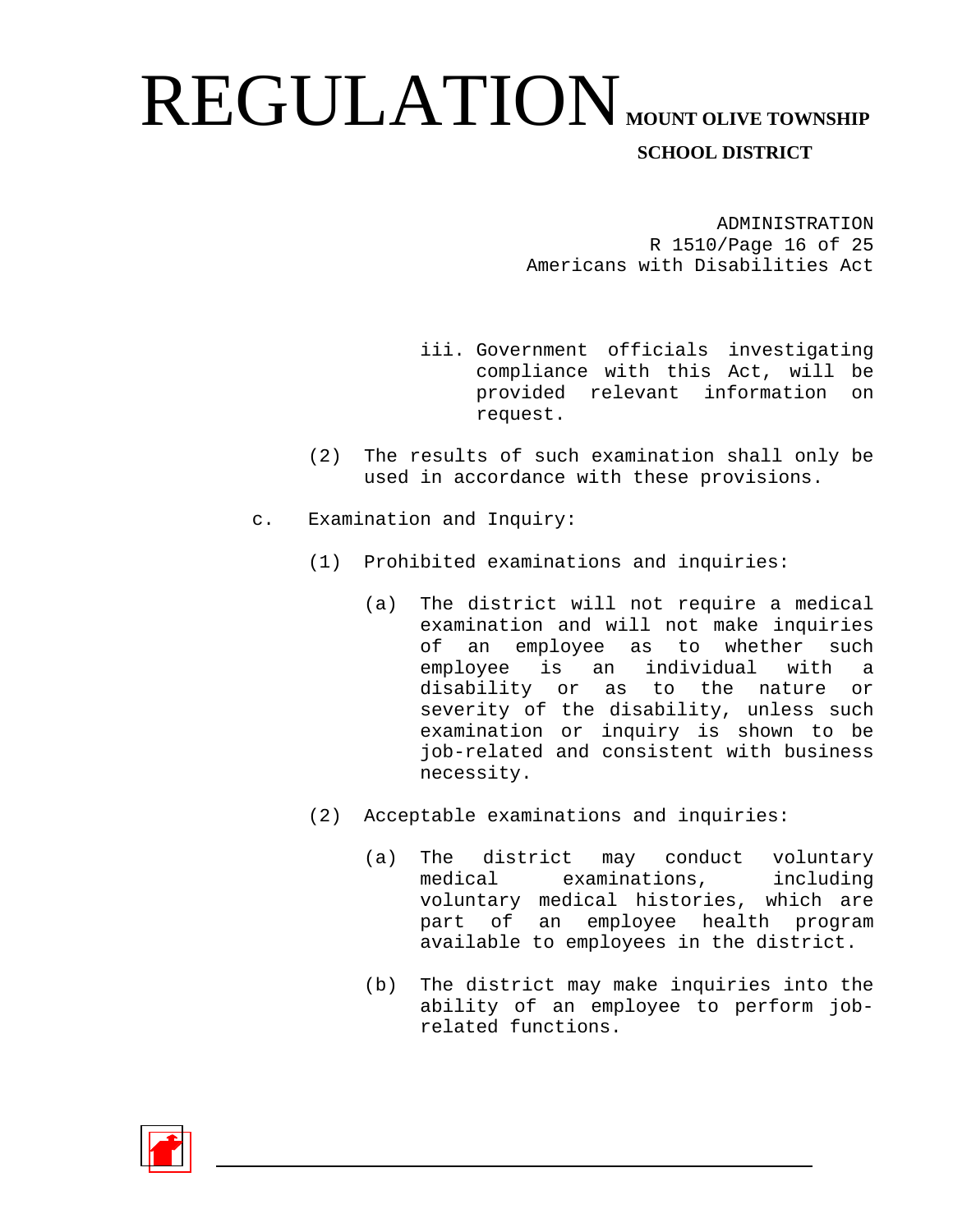ADMINISTRATION R 1510/Page 17 of 25 Americans with Disabilities Act

- 3. Defenses 42 U.S.C. 126 §12113
	- a. Qualification Standards
		- (1) It may be a defense to a charge of discrimination under the Act that an alleged application of qualification standards, tests, or selection criteria that screen out, tend to screen out, or otherwise deny a job or benefit to an individual with a disability<br>has been shown to be job-related and has been shown to be job-related and consistent with business necessity, and such performance cannot be accomplished by reasonable accommodation, as required under the Act.
			- (a) The term "qualification standards" may include a requirement that an individual will not pose a direct threat to the health or safety of other individuals in the workplace.
			- (b) Notwithstanding 42 U.S.C. 126 §12102  $(4)(E)(ii)$ , the Board will not use<br>qualification standards, employment qualification standards, tests, or other selection criteria based on an individual's uncorrected vision unless the standard, test, or other selection criteria, as used by the covered entity, is shown to be jobrelated for the position in question and consistent with business necessity.
	- b. Infectious and Communicable Diseases
		- (1) In any case in which an individual has an infectious or communicable disease included on the list developed by the United States Secretary of Health and Human Services in

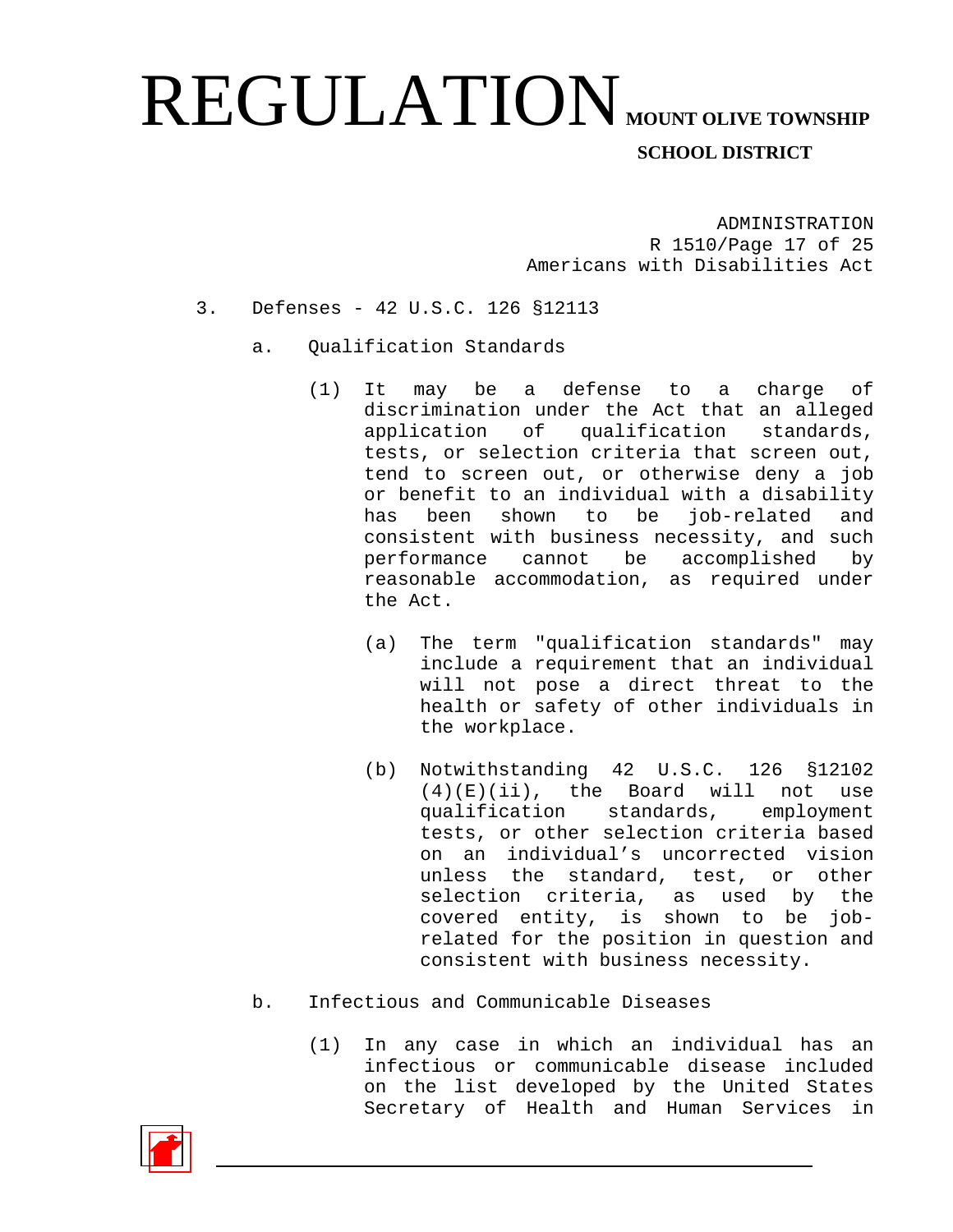ADMINISTRATION R 1510/Page 18 of 25 Americans with Disabilities Act

accordance with the Act, and which cannot be eliminated by reasonable accommodation, and that is transmitted to others through the<br>handling of food, the Board and its handling of food, the Board and its administration may refuse to assign or allow such individual to continue to work in a job involving food handling.

- c. Illegal Use of Drugs and Alcohol 42 U.S.C. 126 §12114
	- (1) An individual with a disability shall not include any employee or applicant who currently engaging in the illegal use of drugs, with exceptions noted in section B.3. of this Regulation.
	- (2) The Board will hold an employee who engages in the illegal use of drugs or who is an alcoholic to the same qualification standards for employment or job performance and behavior as other employees, even if any unsatisfactory performance or behavior is related to the drug use or alcoholism of such employee.
- d. Drug Testing
	- (1) For the purposes of the Act, a test to determine the illegal use of drugs will not be considered a medical examination.
	- (2) No provision of the Act shall be construed to encourage, prohibit, or authorize the conducting of drug testing for the illegal use of drugs by job applicants or employees or making employment decisions based on such test results.

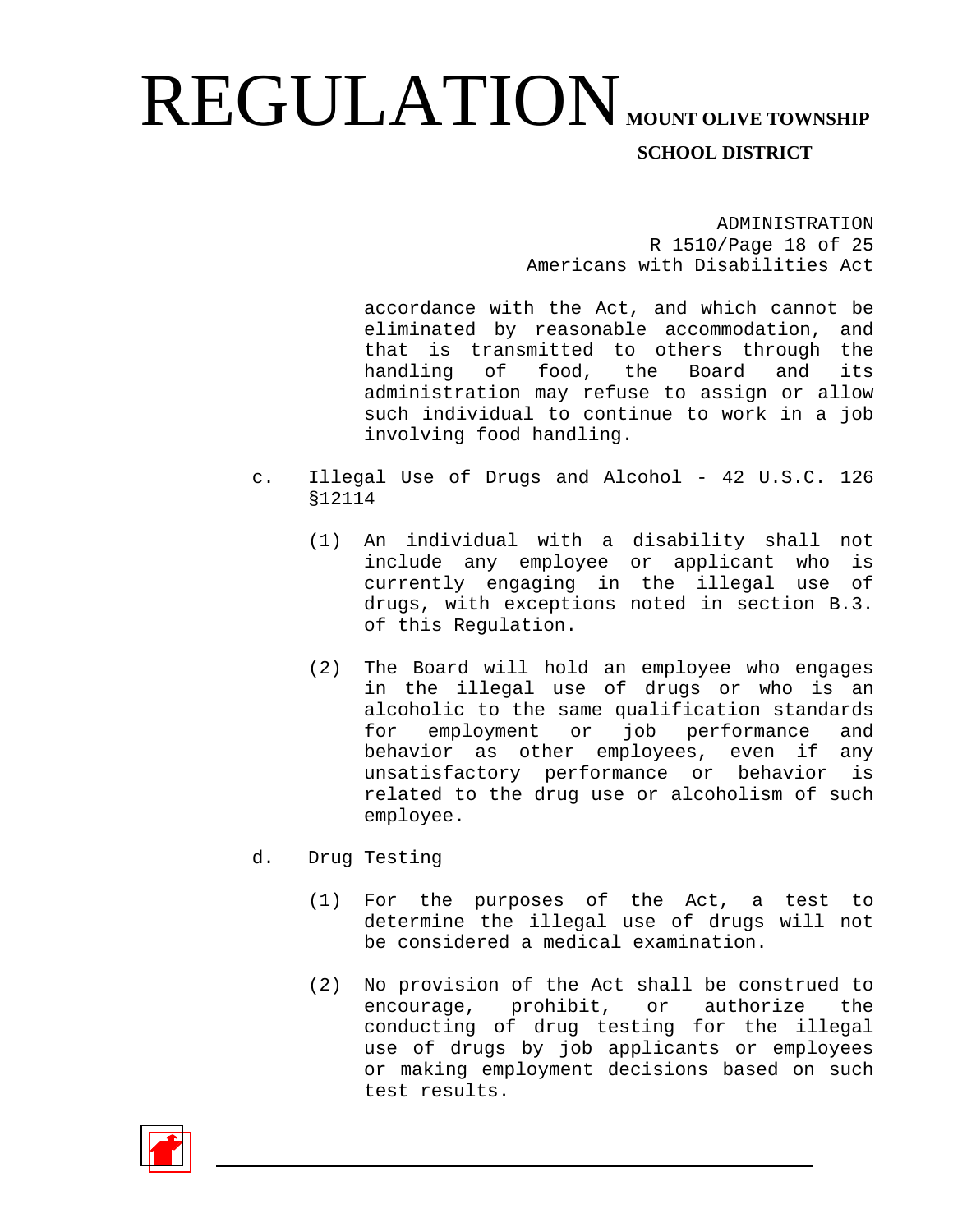ADMINISTRATION R 1510/Page 19 of 25 Americans with Disabilities Act

- E. Program Accessibility
	- 1. Discrimination Prohibited
		- a. Except as otherwise provided in 28 CFR §35.150, no qualified individual with a disability will, because the district's facilities are inaccessible to or unusable by individuals with disabilities, including inside or outside access to such facilities, may be excluded from participation in, or be denied the benefits of the services, programs, or activities of the district, or be subjected to discrimination by the district.
		- b. The district will maintain facilities and equipment required by the Act to be readily accessible to and usable by individuals with<br>disabilities. This provision does not prohibit This provision does not prohibit isolated or temporary interruptions in service or access due to maintenance or repairs. 28 CFR §35.133
			- (1) In regard to existing facilities, the district will operate each service, program, or activity so that the service, program, or activity, when viewed in its entirety, is readily accessible to and usable by individuals with disabilities.
				- (a) The district is not required to fundamentally alter the nature of a service, program, or activity, or assume<br>undue financial or administrative undue financial or burdens, or take any action threatening the historic significance of a historic property and has the burden of proving that compliance with the Act would result in such alterations or burdens. 28 CFR §35.150(a)

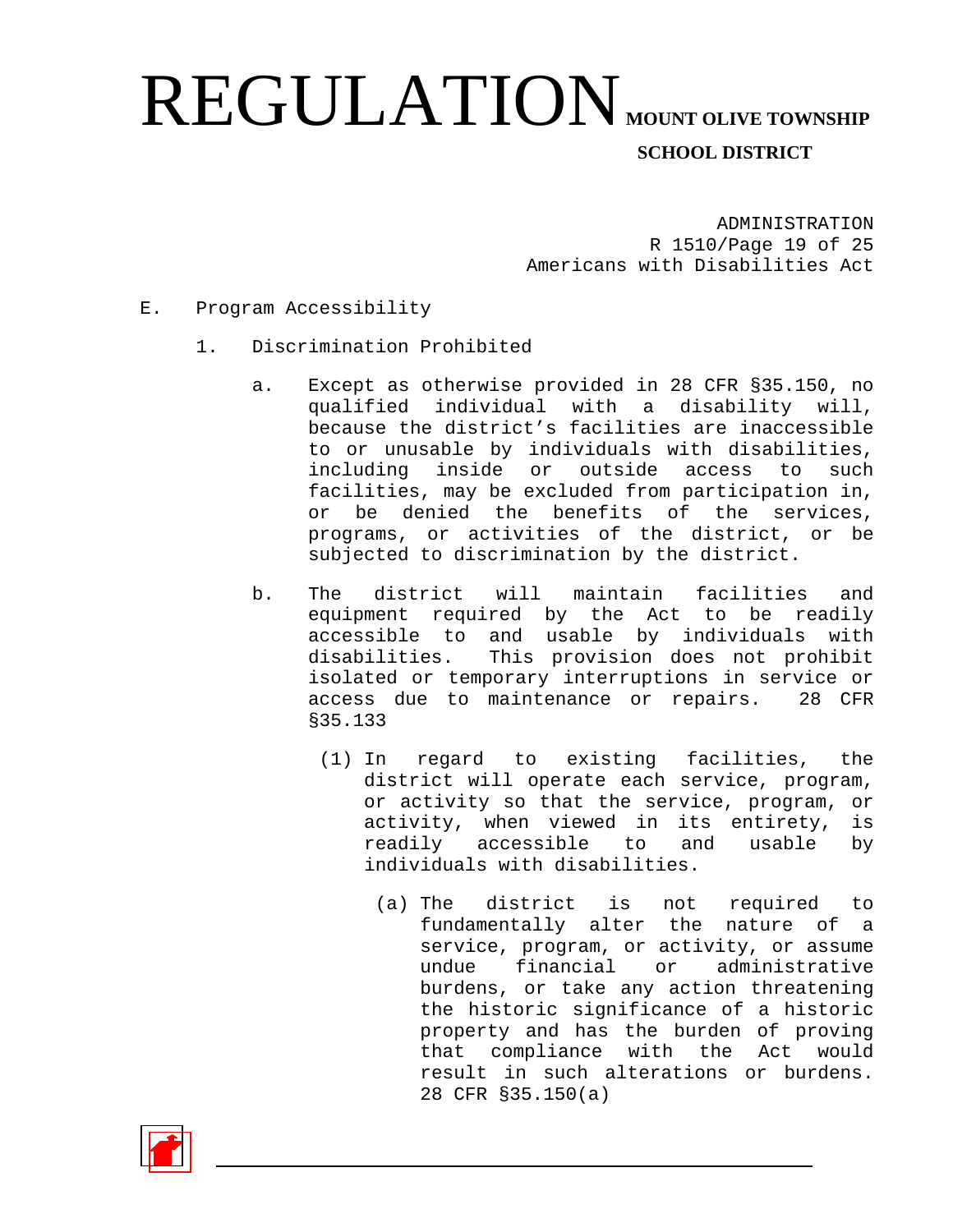ADMINISTRATION R 1510/Page 20 of 25 Americans with Disabilities Act

- (b) Should the Board and Superintendent of Schools or his/her designee determine, after considering all resources available, that compliance would result in such alteration or burden, a written statement of reasons must accompany such a determination.
- (c) The Board will take any other action, including, but not limited to redesign or acquisition of equipment, or reassignment of services or staff, that would not result in such alteration or burden, but would, nevertheless, ensure<br>that individuals with disabilities individuals receive the benefits/services provided by the district.
- (2) In regard to new construction and alterations, each facility or part of a facility constructed by, on behalf of, or for the use of the district will be designed and constructed in such manner, in accordance<br>with 28 CFR \$35.151, that the facility or 28 CFR §35.151, that the facility or part of the facility is readily accessible to and usable by individuals with disabilities.
	- (a) Full compliance with the requirements of 28 CFR §35.151 is not required where the<br>district can demonstrate that it is district can demonstrate that it structurally impracticable to meet the requirements.
	- (b) If providing accessibility in conformance with 28 CFR §35.151 to individuals with certain disabilities (e.g., those who use wheelchairs) would

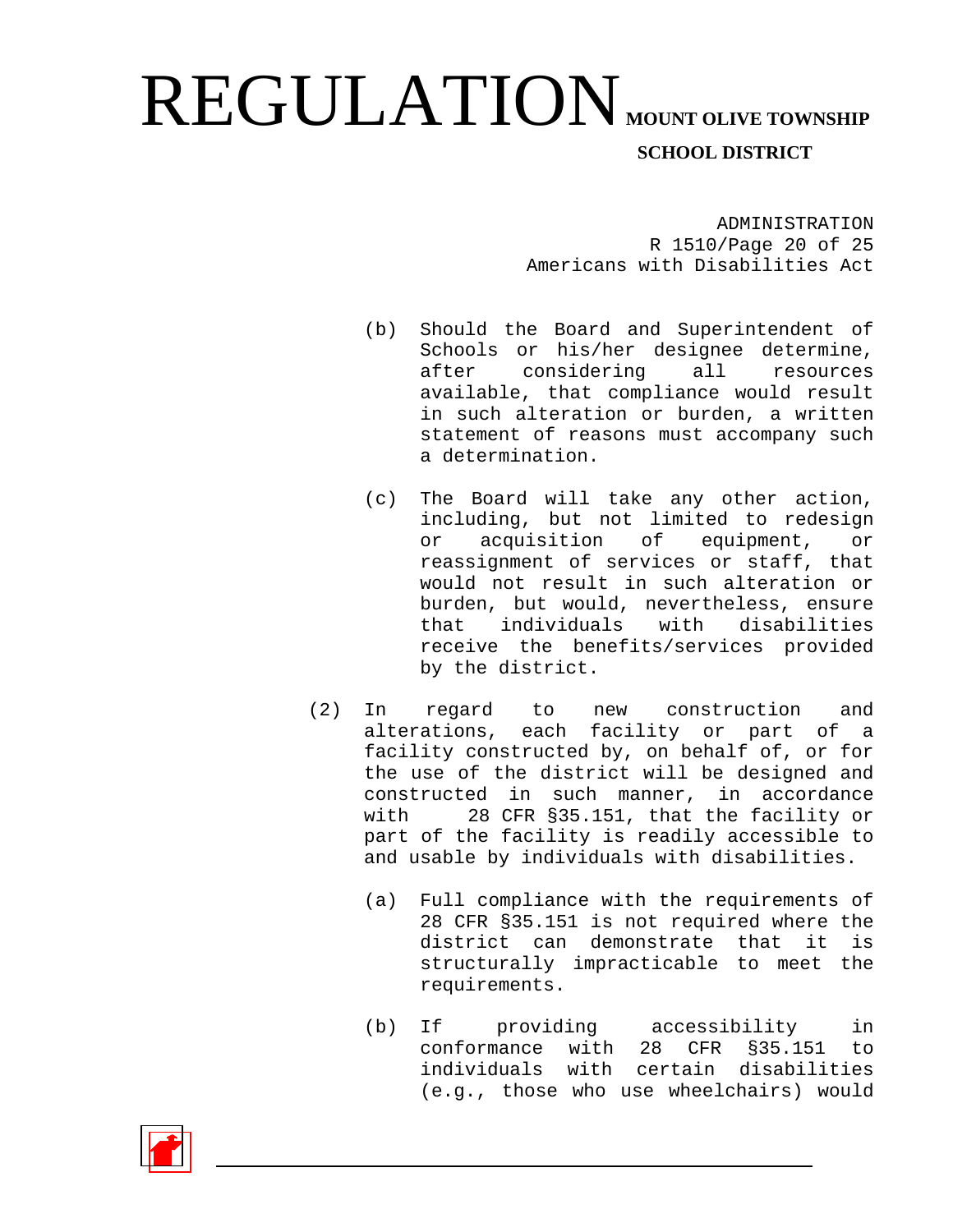ADMINISTRATION R 1510/Page 21 of 25 Americans with Disabilities Act

be structurally impracticable, accessibility shall nonetheless be ensured to persons with other types of disabilities, (e.g., those who use crutches or who have sight, hearing, or mental impairments) in accordance with 28 CFR §35.151.

- F. Communications 28 CFR §35.160
	- 1. The district will take appropriate steps to ensure that communications with applicants, participants, members of the public, and companions with disabilities are as effective as communications with others.
	- 2. The district will furnish appropriate auxiliary aids and services where necessary to afford individuals with disabilities, including applicants, participants, companions, and members of the public, an equal opportunity to participate in and enjoy the benefits of a service, program, or activity conducted by the district.
		- a. Auxiliary aids and services will be provided in accessible formats, in a timely manner, and in such a way as to protect the privacy and independence of the individual with a disability.
		- b. The district will not require an individual with a disability to bring another individual to interpret with a disability. The district will not rely on an adult accompanying an individual with a disability or on a minor child to interpret or facilitate communication, except in an emergency involving an imminent threat to the safety or welfare of an individual or the public where there is no interpreter available; or where the individual with a disability specifically

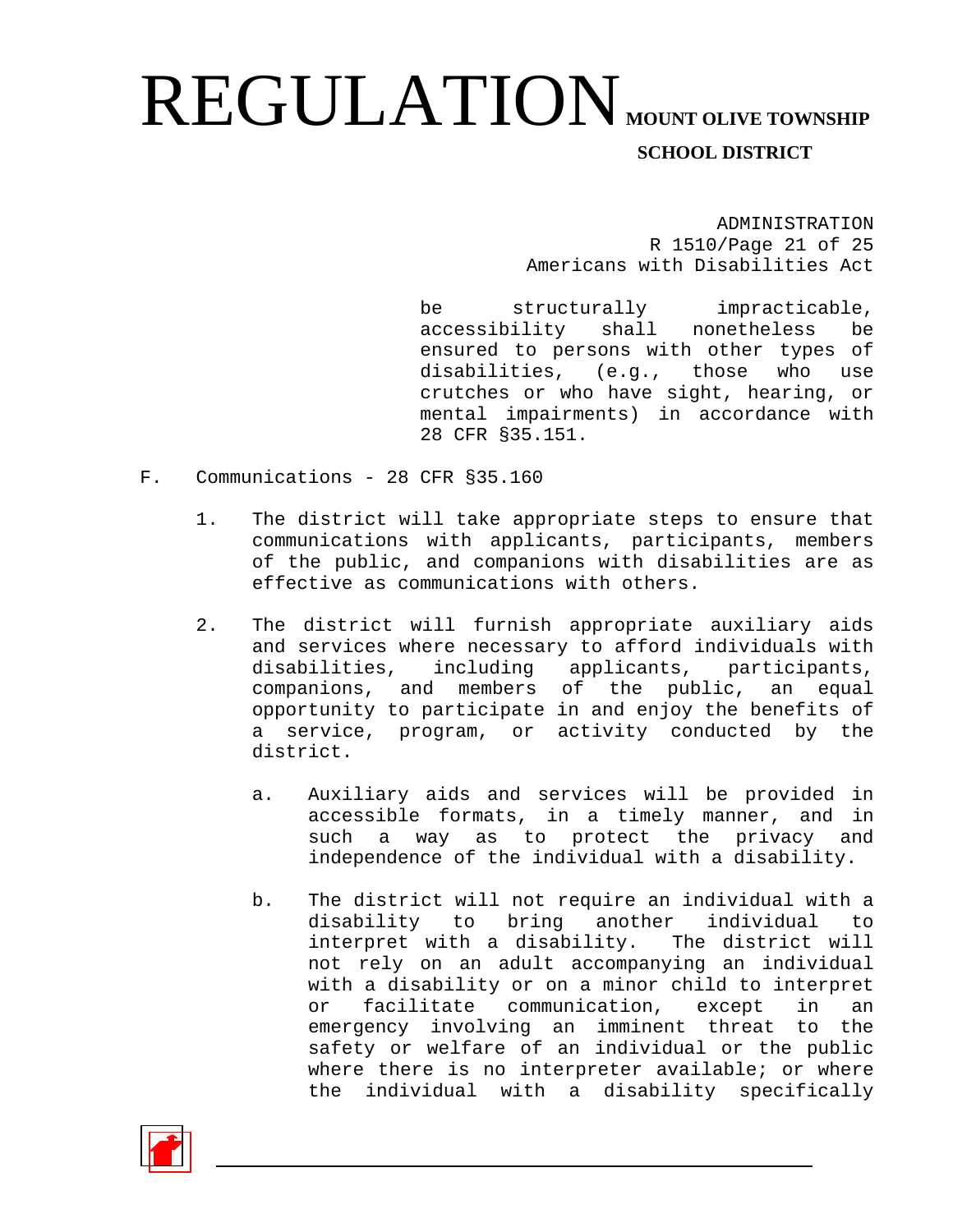ADMINISTRATION R 1510/Page 22 of 25 Americans with Disabilities Act

requests that the accompanying adult interprets or facilitates communication, the accompanying adult agrees to provide such assistance, and reliance on that adult is appropriate under the circumstances.

- 3. Where the district communicates by telephone with applicants and beneficiaries who are deaf, hard of hearing, or who have speech impairments, text<br>telephones (TTYs) or equally effective telephones telecommunications systems equipped with emergency service access will be used to communicate, in the same<br>time and manner as with other telephone systems time and manner as with other telephone (including automated systems). 28 CFR §35.161
- 4. The district will ensure that interested persons, including persons with impaired vision or hearing, can obtain information as to the existence and location of accessible services, activities, and facilities, accessible services, activities, including signage at all inaccessible facility entrances. 28 CFR §35.163
- G. Grievance Procedure 28 CFR §35.107(b)
	- 1. A complainant who believes that he/she has been harmed or adversely affected by a discriminatory practice or act prohibited by law and/or policy shall first discuss the matter with his/her immediate supervisor in an attempt to resolve the matter informally.
	- 2. If the matter is not resolved to the satisfaction of<br>the complainant within thirty working days, the complainant within thirty working days, the<br>ainant may submit a written complaint to the complainant may submit a written complaint to District Coordinator. The complaint will include:
		- a. The complainant's name and address;
		- b. The specific act or practice of which the complainant complains;

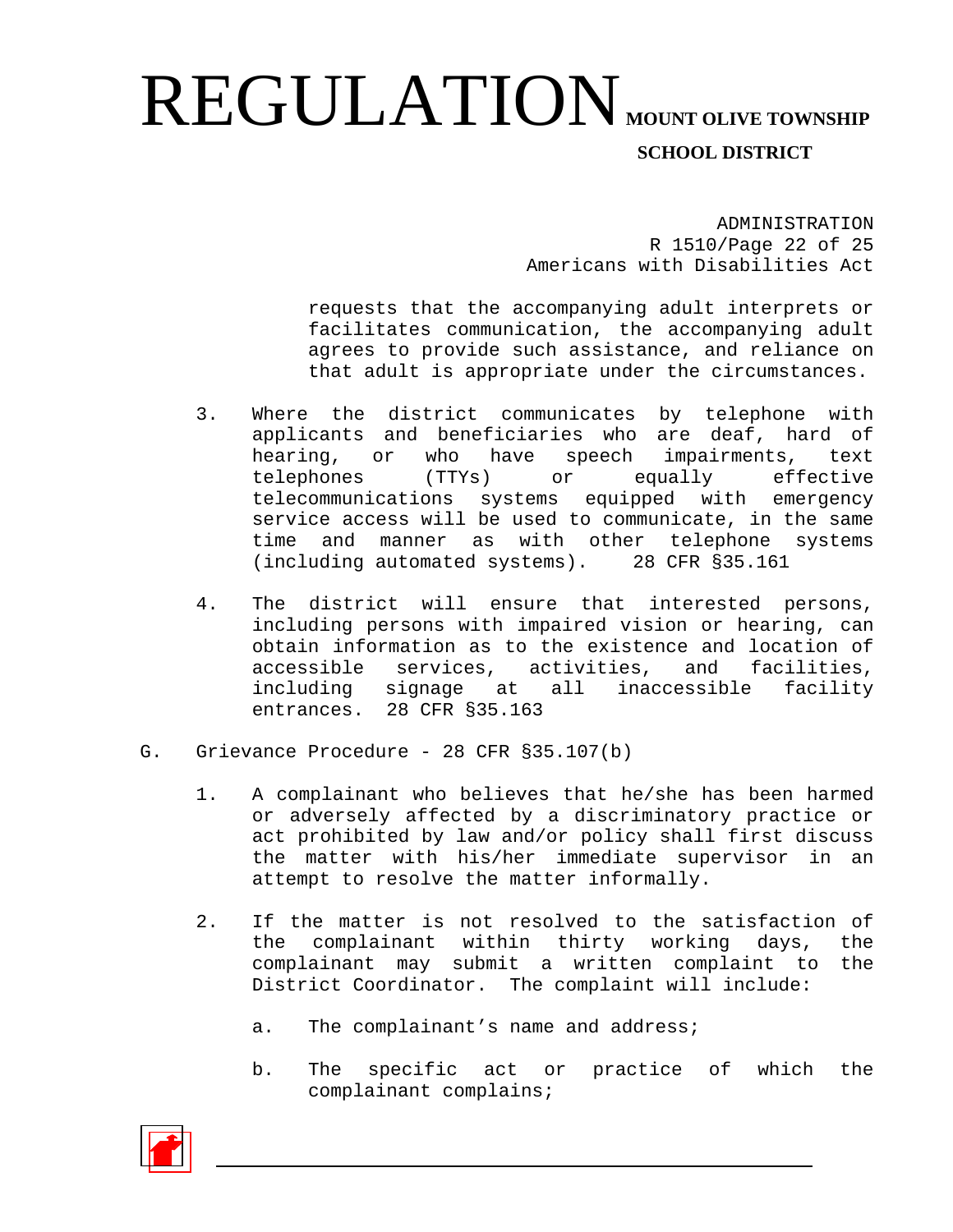ADMINISTRATION R 1510/Page 23 of 25 Americans with Disabilities Act

- c. The employee, if any, responsible for the allegedly discriminatory act;
- d. Results of discussions conducted in accordance with paragraph G.1. above; and
- e. Reasons why those results are not satisfactory.
- 3. The District Coordinator will investigate the matter informally and will respond to the complainant in writing no later than seven working days after receipt of the written complaint. A copy of the complaint and the response will be forwarded to the Superintendent.
- 4. The response of the District Coordinator may be appealed to the Superintendent in writing within three working days after it has been received by the complainant. The appeal will include the original complaint, the response to the complaint, and the complainant's reason for rejecting the response. A copy of the appeal must be given to the staff member alleged to have acted discriminatorily.
- 5. On his/her timely request (that is, submitted before<br>the expiration of the time within which the the expiration of the time within which Superintendent must render a decision), the complainant will be given an informal hearing before the Superintendent, at a time and place convenient to the parties, but no later than seven working days after the<br>request for a hearing has been submitted. The request for a hearing has been submitted. Superintendent may also require at the hearing the presence of the staff member charged with a discriminatory act and any other person with knowledge of the complained act.

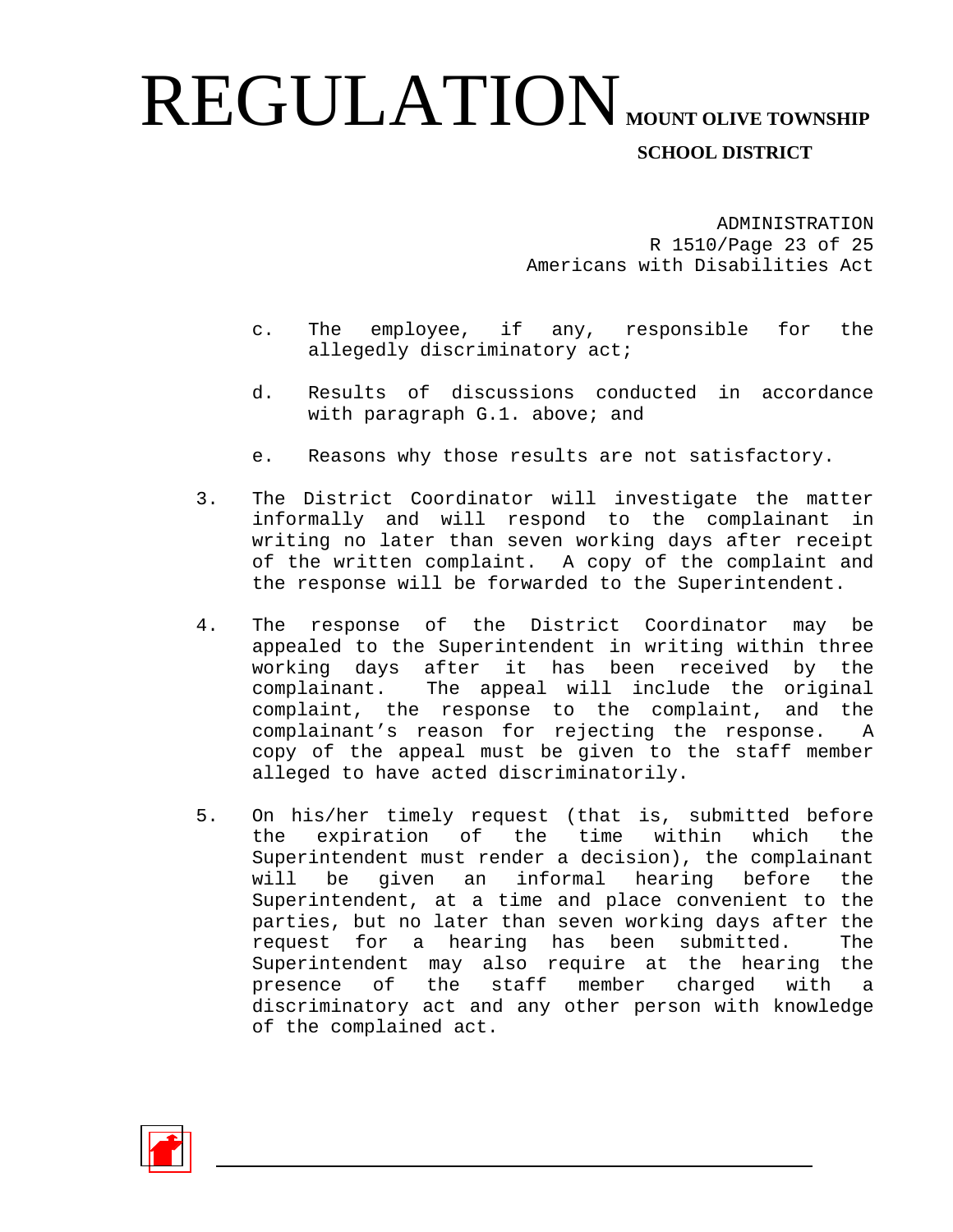ADMINISTRATION R 1510/Page 24 of 25 Americans with Disabilities Act

- 6. The Superintendent will render a written decision in the matter no later than seven working days after the appeal was filed or the hearing was held, whichever occurred later. Copies of the decision will be given to all parties.
- 7. The complainant may appeal the Superintendent's decision to the Board by filing a written appeal with the School Business Administrator/Board Secretary no later than three working days after receipt of the Superintendent's decision. The appeal shall include:
	- a. The original complaint;
	- b. The response to the complaint;
	- c. The Superintendent's decision;
	- d. A transcript of the hearing, if one has been made, or a summary of the hearing to which all parties have consented; and
	- e. The complainant's reason for believing the Superintendent's decision should be changed.
- 8. If a staff member is charged with a discriminatory act, the Board will provide a copy of the appeal to that staff member.
- 9. The Board will review all papers submitted and may render a decision on the basis of the proceedings below. If the complainant so requests, the Board may convene a hearing, at which all parties may be represented by counsel and may present and examine witnesses, who will testify under oath.